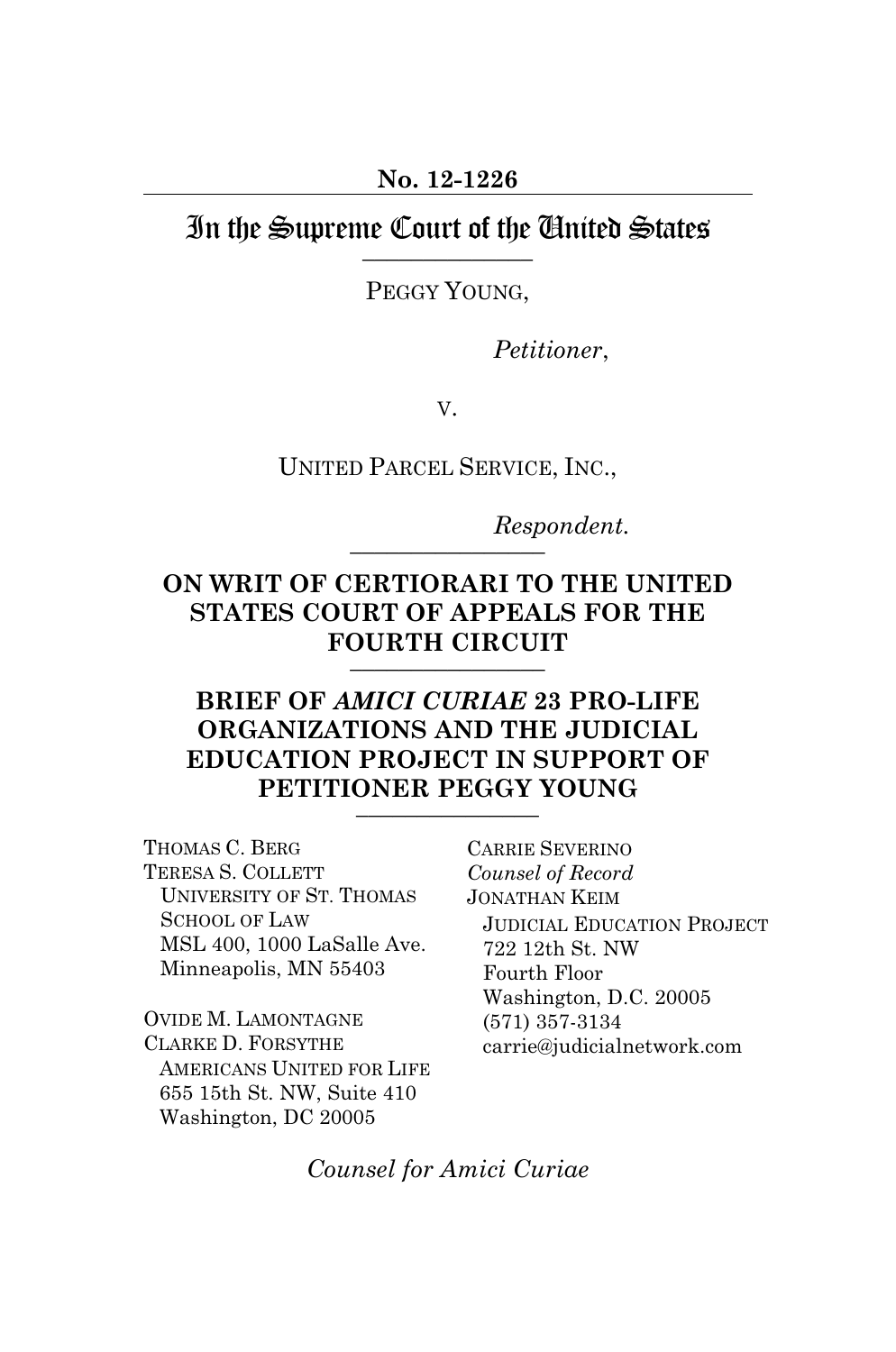# **TABLE OF CONTENTS**

| TABLE OF CITED AUTHORITIES  iii                                                                                                                                                                   |
|---------------------------------------------------------------------------------------------------------------------------------------------------------------------------------------------------|
|                                                                                                                                                                                                   |
|                                                                                                                                                                                                   |
|                                                                                                                                                                                                   |
| I. On its face, the Pregnancy Discrimination Act<br>requires employers to provide pregnant women<br>the same accommodations it affords to other<br>employees with similar ability or inability to |
| A. The language at issue is not surplusage; it<br>creates a distinct requirement of equal                                                                                                         |
| B. The PDA excludes any factor other than the<br>person's "ability or inability to work" from the<br>determination of whether pregnancy must<br>receive the same accommodation as other           |
| II. The Court of Appeals erred by comparing<br>pregnant workers with those who were refused<br>accommodations rather than with those who<br>received accommodations.  16                          |
| A. Congress sought to protect women from<br>economic pressure to abort their children<br>because of pregnancy discrimination.  19                                                                 |
| B. Congress understood that it was protecting<br>women's fundamental rights to marry,<br>establish a home, and bring up children from                                                             |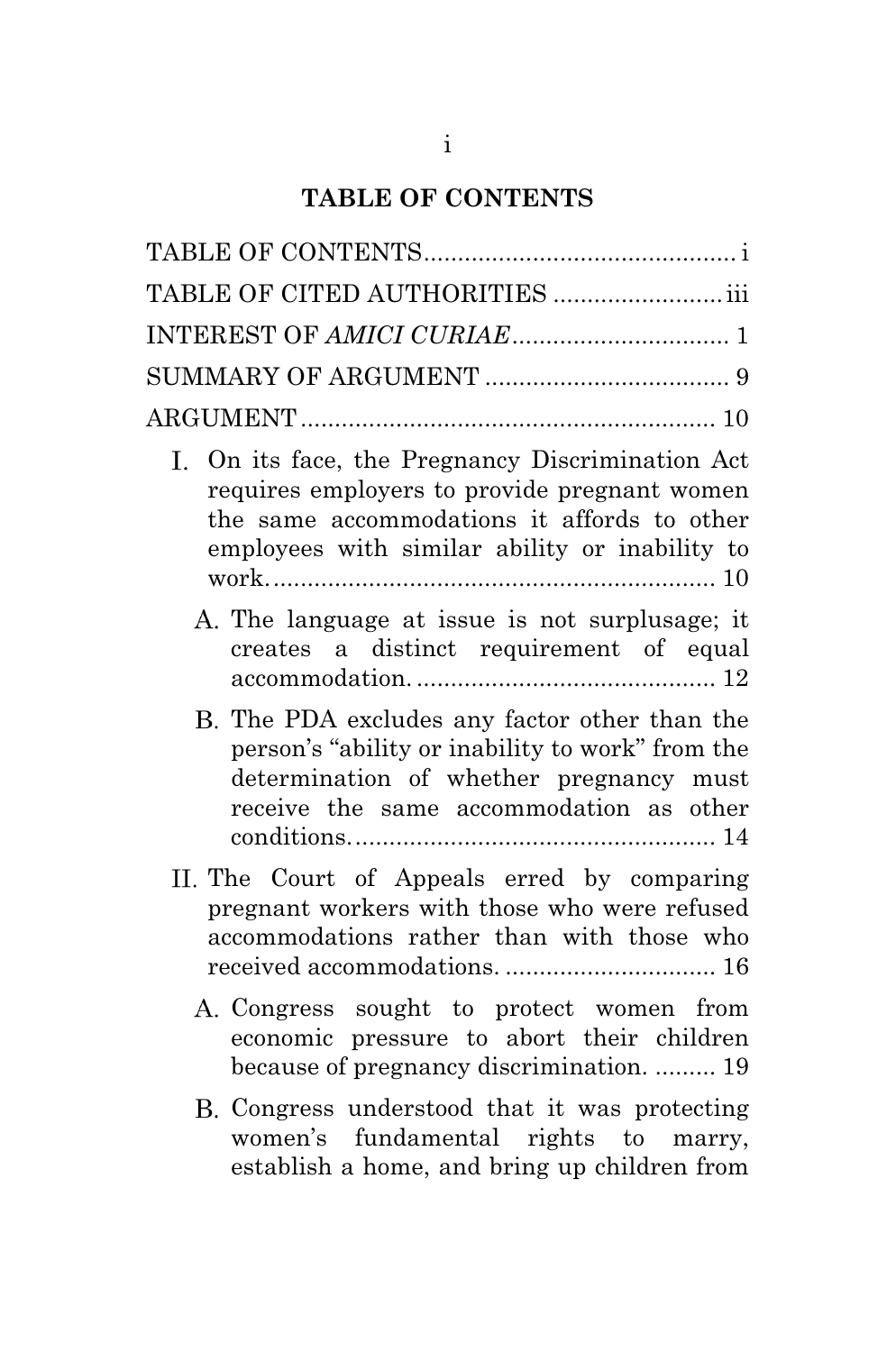| C. Requiring accommodations for pregnant<br>women whenever they are given for those with |  |
|------------------------------------------------------------------------------------------|--|
| similar ability to work does not imply<br>impermissible "preferential treatment" for     |  |
|                                                                                          |  |
|                                                                                          |  |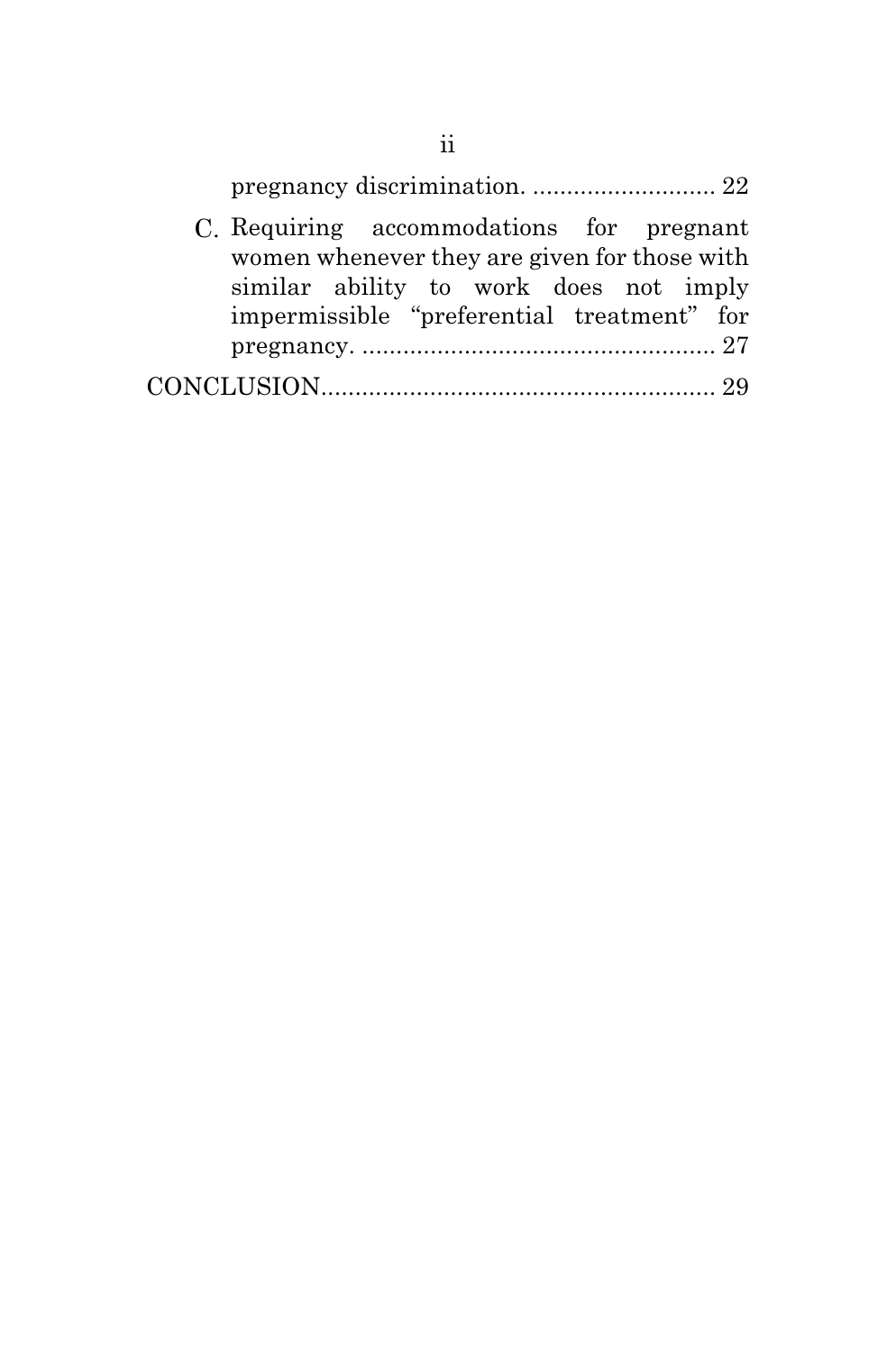## iii

# **TABLE OF CITED AUTHORITIES**

## Cases

| California Fed. Sav. & Loan Ass'n v. Guerra,                                                       |
|----------------------------------------------------------------------------------------------------|
| 479 U.S. 272 (1987)  11, 19, 23, 25                                                                |
| E.E.O.C. v. Bd. of Governors of State Colls & Univs,                                               |
|                                                                                                    |
| <i>Ensley-Gaines v. Runyon,</i>                                                                    |
|                                                                                                    |
| General Electric Co. v. Gilbert,                                                                   |
|                                                                                                    |
| Gilbert v. General Electric Co.,                                                                   |
| 375 F. Supp. 367 (E.D. Va. 1974) 24, 25, 28                                                        |
| Griswold v. Connecticut,                                                                           |
| 381 U.S. 479 (1965) (Goldberg, J., concurring)  23                                                 |
| Int'l Union, United Auto., Aerospace & Agr. Implement<br>Workers of Am. v. Johnson Controls, Inc., |
|                                                                                                    |
| Marx v. Gen. Revenue Corp.,                                                                        |
|                                                                                                    |
| Meyer v. Nebraska,                                                                                 |
|                                                                                                    |
| Mitchell v. Toledo Hosp.,                                                                          |
|                                                                                                    |
| NAACP v. Harrison,                                                                                 |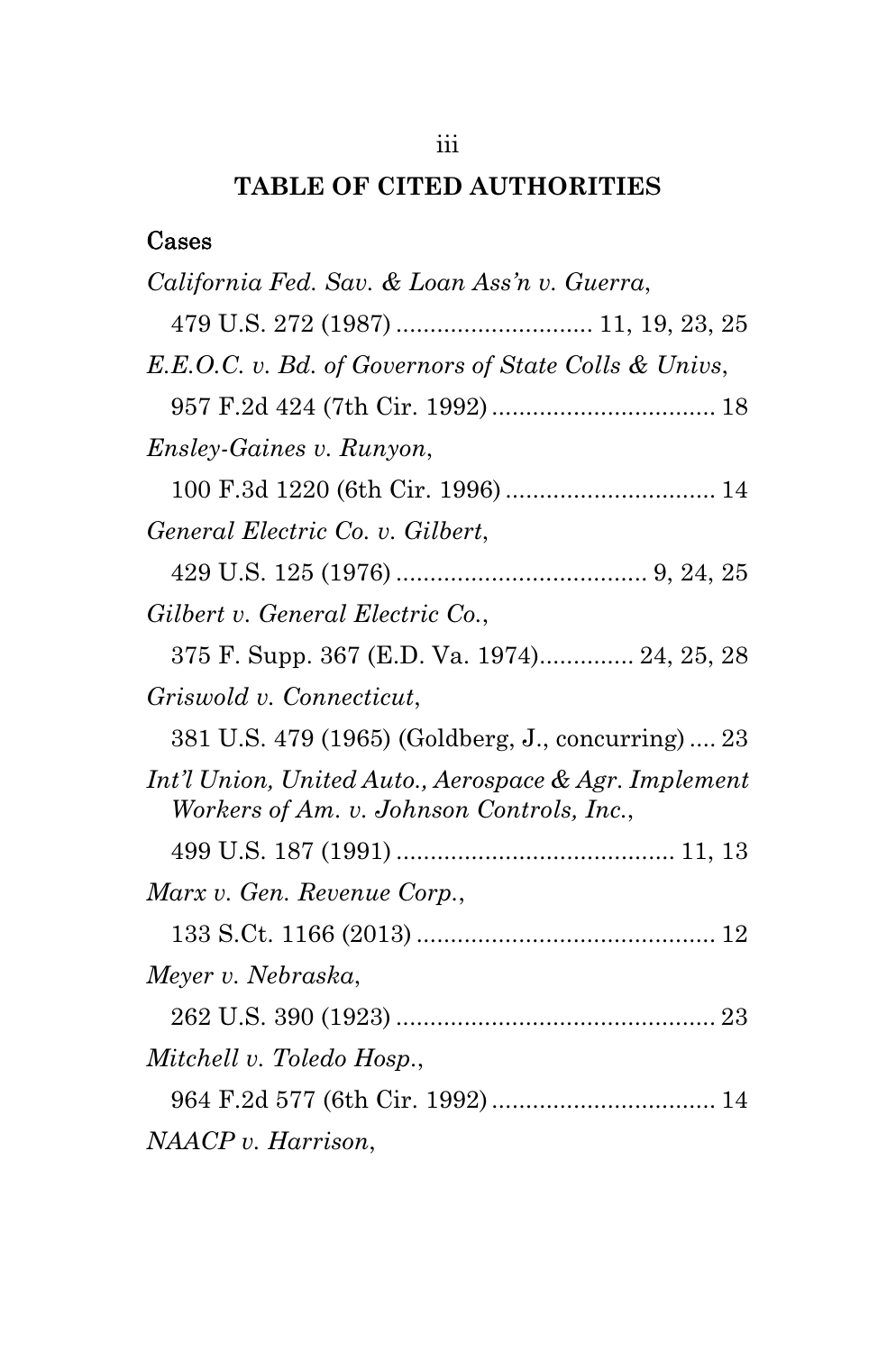| Troupe v. May Dept. Stores Co.,              |
|----------------------------------------------|
| 20 F.3d 734 (7th Cir. 1994) (Posner, J.)  17 |
| TRW Inc. v. Andrews,                         |
|                                              |
| United States v. Town of Cicero,             |
|                                              |
| Young v. United Parcel Service, Inc.,        |
|                                              |
| Zablocki v. Redhail,                         |
|                                              |

## Statutes

| Pregnancy Discrimination Act, Pub. L. 95-555, 92<br>Stat. 2076 (Oct. 31, 1978), codified at 42 U.S.C. |  |
|-------------------------------------------------------------------------------------------------------|--|

# Legislative Sources

| 123 Cong. Rec. 10,582 (Apr. 5, 1977) (statement of   |  |
|------------------------------------------------------|--|
|                                                      |  |
| 123 Cong. Rec. 29,387 (Sept. 15, 1977) (statement of |  |
| 123 Cong. Rec. 29,635 (Sept. 16, 1977) (statement of |  |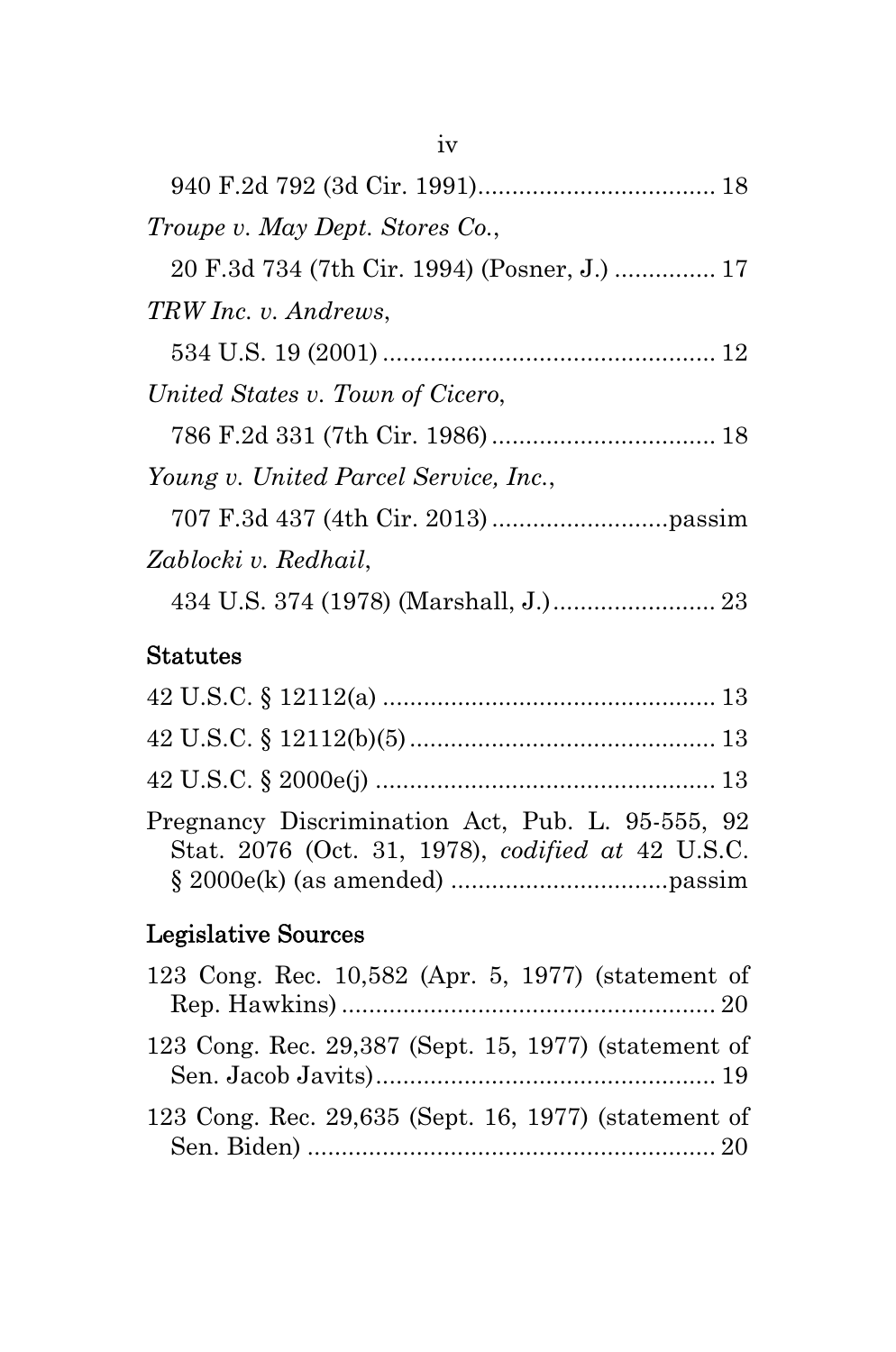- 123 Cong. Rec. 29,657 (Sept. 16, 1977) (statement of Sen. Williams) ....................................................... 20
- 123 Cong. Rec. 29,658 (Sept. 16, 1977) (statement of Sen. Williams) ....................................................... 23

*Discrimination on the Basis of Pregnancy: Hearing on S. 995 Before the Subcomm. On Labor of the S. Comm. On Human Resources*, 95th Cong. (1977) (testimony of Wendy W. Williams, Assistant Professor, Georgetown University Law Center)

.......................................................................... 24, 25

- H.R. Rep. No. 95-948, at 3 (1978), *reprinted in* Staff of S. Comm. On Labor and Human Resources, 95th Cong., Legislative History of the Pregnancy Discrimination Act of 1978, Public Law 95-555 (Comm. Print 1979) ............................................... 15
- *Leg. To Prohibit Sex Discrimination on the Basis of Pregnancy: Hearing Before the Subcomm. On Emp't Opp. of the H. Comm. On Ed. And Labor*, 95th Cong. (1977) (prepared statement of Prof. Wendy Williams).......................................................... 23, 25
- S. Rep. No. 95-331 (1977), *reprinted in* Staff of S. Comm. On Labor and Human Resources, 95th Cong., Legislative History of the Pregnancy Discrimination Act of 1978, Public Law 95-555 (Comm. Print 1979) ............................................... 15

### Law Review Articles

Joan C. Williams, *et al.*, *A Sip of Cool Water: Pregnancy Accommodation after the ADA Amendments Act*, 32 Yale L. & Pol'y Rev. 97 (2013) ................................................................................ 26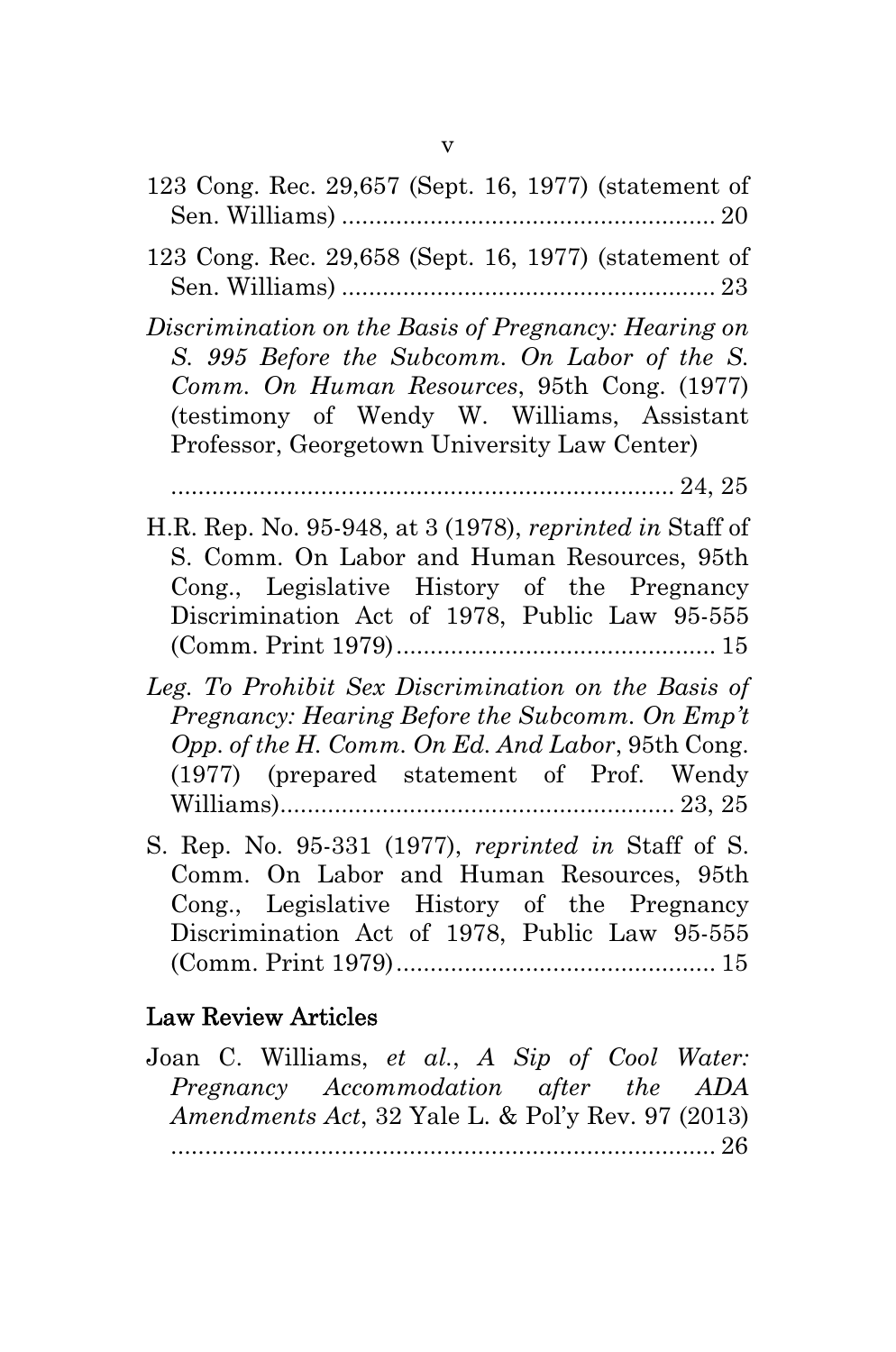#### Other Authorities

- Brady E. Hamilton, et al., *Births: Preliminary Data for 2013*, 63 Nat'l Vital Stat. Reps. 2 (May 29, 2014), http://www.cdc.gov/nchs/data/nvsr/nvsr63/nvsr63\_ 02.pdf ..................................................................... 21
- Howard V. Hayghe, *Developments In Women's Labor Force Participation*, Monthly Labor Rev., Sept. 1997, *available at* http://www.bls.gov/mlr/ 1997/09/art6full.pdf ............................................... 21
- Lindsay M. Monte & Renee R. Ellis, U.S. Census Bureau, *Fertility of Women in the United States: 2012, Population Characteristics* (July 2014), http://www.census.gov/content/dam/Census/library/ publications/2014/demo/p20-575.pdf .................... 22
- Lynda Laughlin, U.S. Census Bureau, Maternity Leave and Employment Patterns: 2006–2008 (Oct. 2011), http://www.census.gov/prod/2011pubs/p70- 128.pdf ................................................................... 22
- U.S. Census, 2011 Statistical Abstract, https://www.census.gov/compendia/statab/2011/tab les/11s1336.pdf ...................................................... 21
- U.S. Dept. of Labor, Bureau of Labor Stat., Emp't Characteristics of Families–2013 (Apr. 25, 2014), http://www.bls.gov/news.release/famee.nr0.htm

.......................................................................... 21, 22

U.S. Equal Emp't Opportunity Comm'n, *Enforcement Guidance: Pregnancy Discrimination and Related Issues* (July 14, 2014), http://www.eeoc.gov/ laws/guidance/pregnancy\_guidance.cfm .............. 21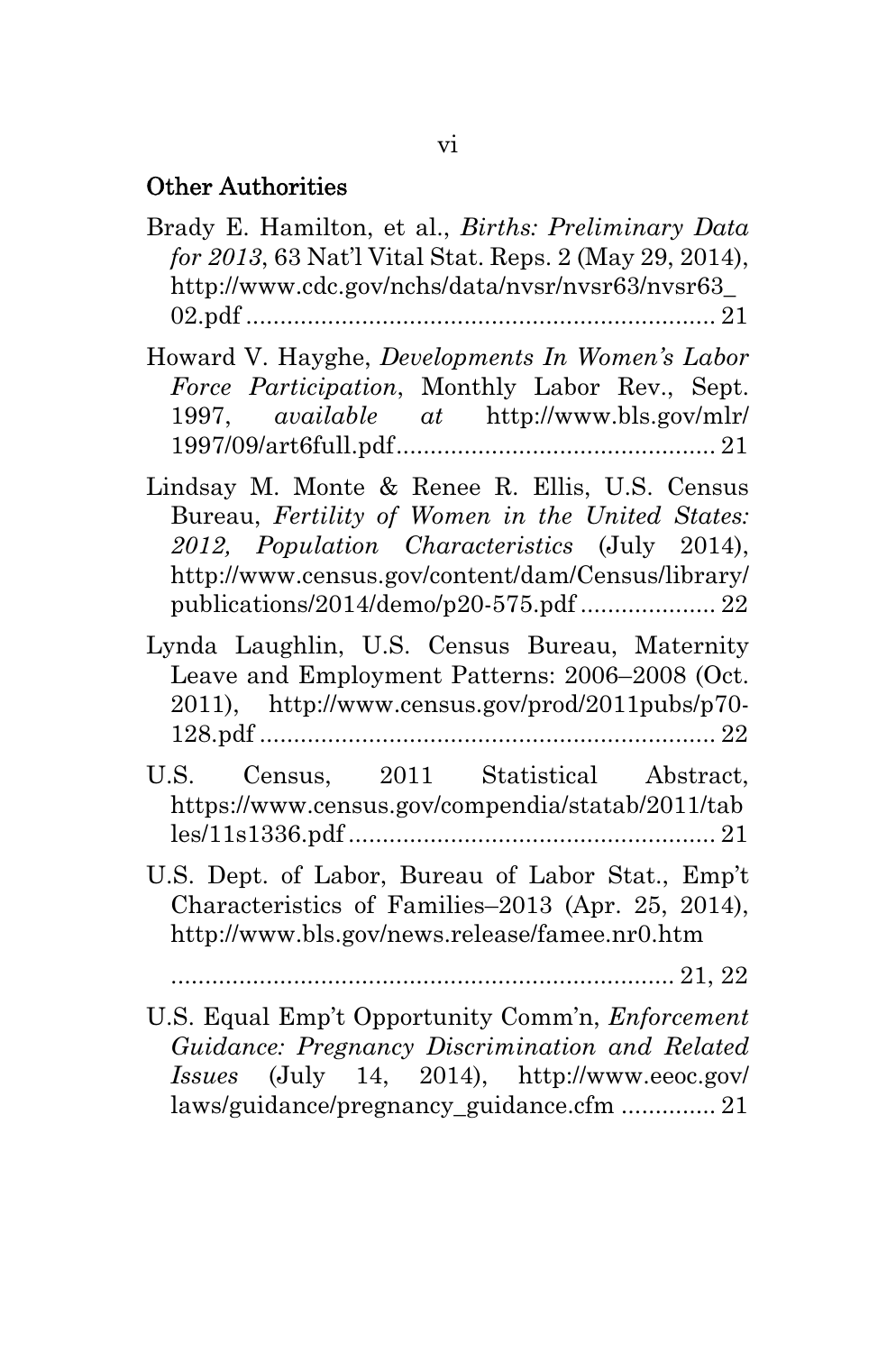Wendy Wang *et al.*, Pew Research Center, *Breadwinner Moms* (2013), http://www. pewsocialtrends.org/files/2013/05/Breadwinner\_mo ms\_final.pdf ........................................................... 22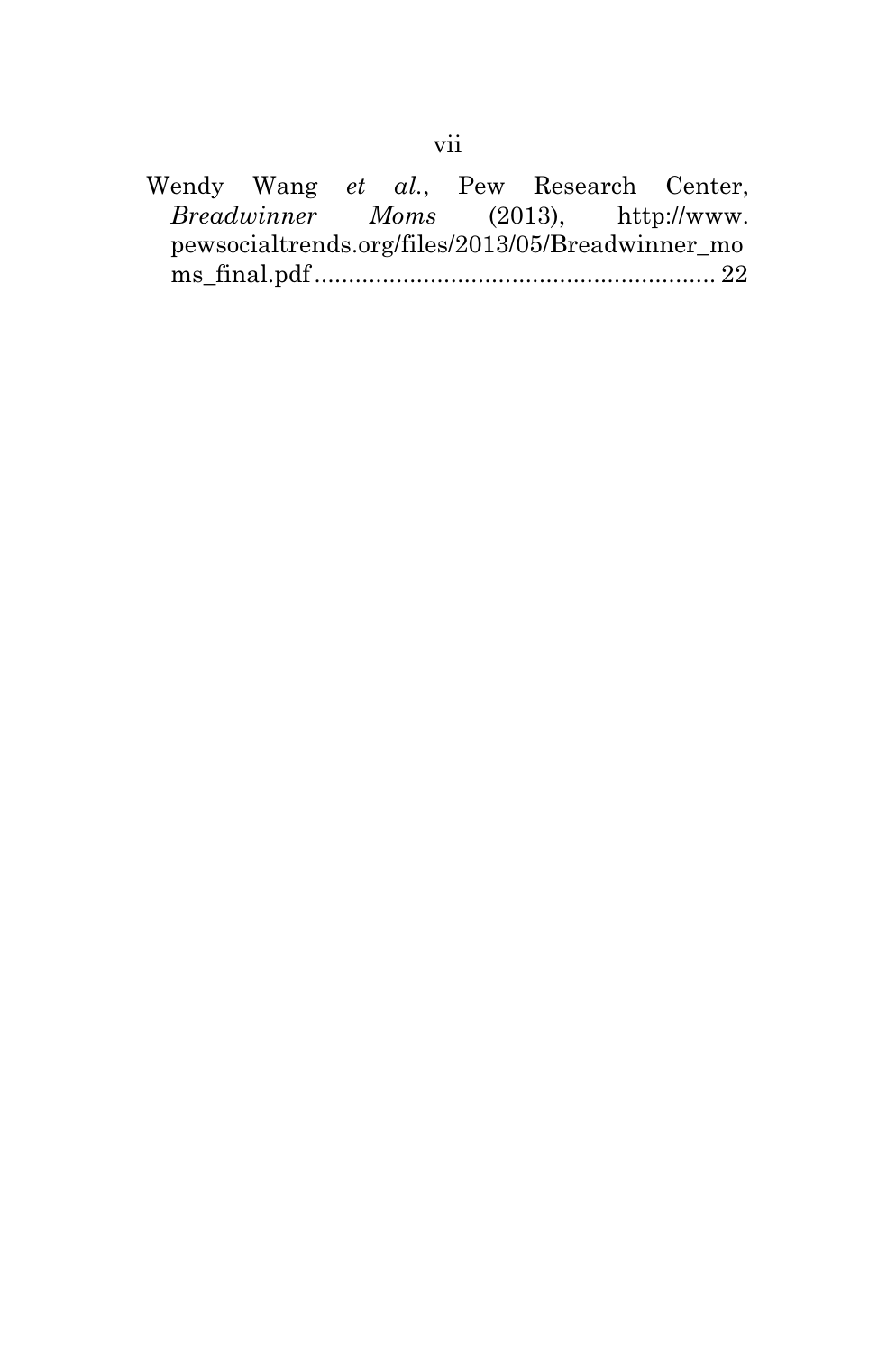#### **INTEREST OF** *AMICI CURIAE***<sup>1</sup>**

*Amici* support the goals of the Pregnancy Discrimination Act (PDA) to prevent discrimination against pregnant mothers and to reduce pressure on women in the workforce to have an abortion. Economic pressure is a significant factor in many women's decision to choose abortion over childbirth. Protecting the ability to work can increase true freedom for women, promote the common good, and protect the most vulnerable among us. The PDA protects the unborn child as well as the working mother who faces economic and other difficulties in bearing and raising the child.

When Congress debated the bills that became the PDA, Congress heard testimony from medical experts about the impact of employment on pregnant women and their unborn children. The PDA's supporters included members of Congress who were concerned about the possibility that women would be forced to choose between their jobs and their unborn children. As when the PDA was passed, amici pro-life organizations support an interpretation of the PDA that gives pregnant women meaningful protection from discrimination.

All Our Lives is a nonprofit organization whose

l.

<sup>1</sup> Counsel for both parties have submitted blanket consent to the filing of amicus briefs in this case. No counsel for a party authored this brief in whole or in part. No person, other than amici curiae, their members, or their counsel, made a monetary contribution that was intended to fund preparing or submitting this brief.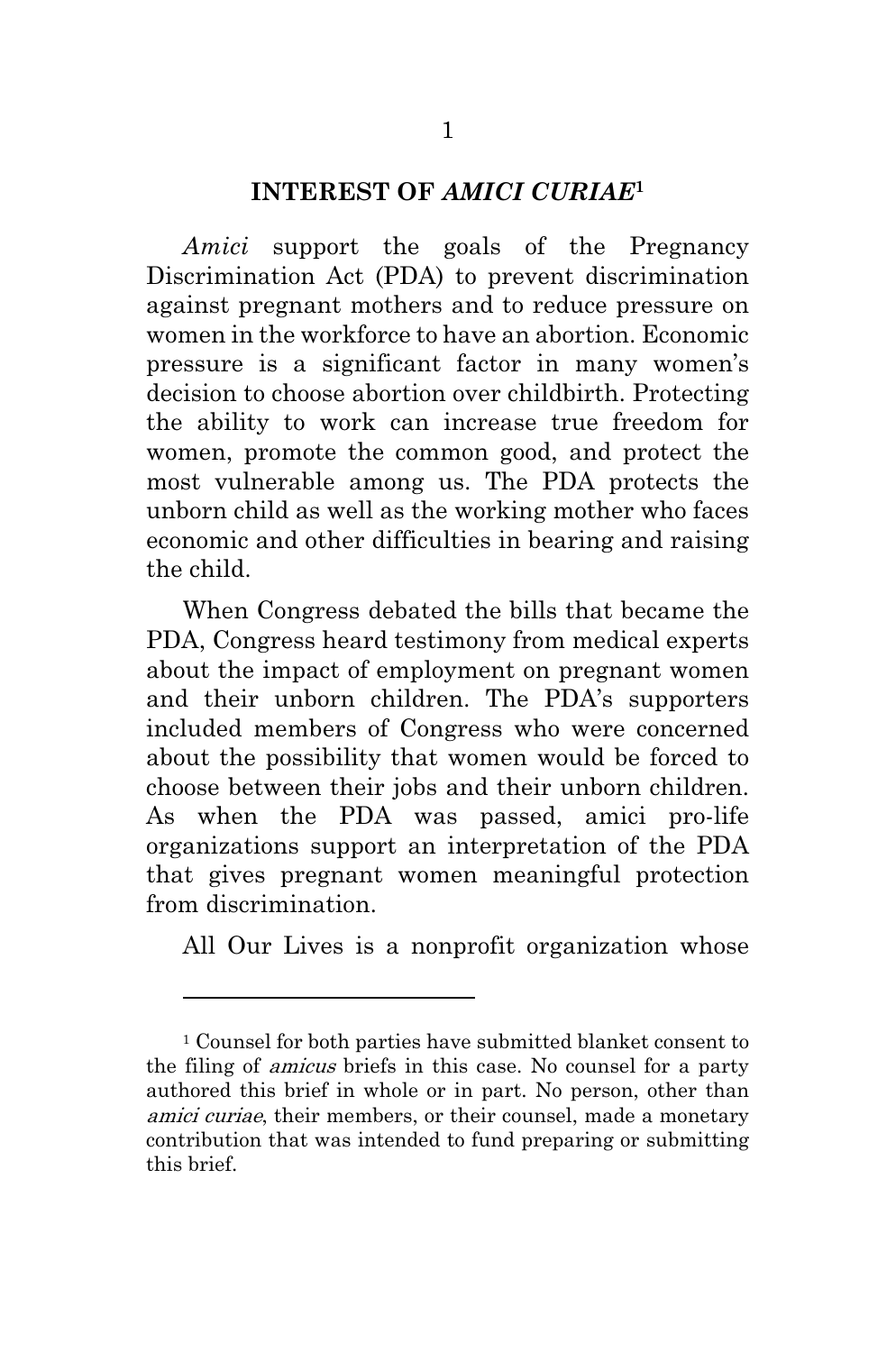approach to the abortion issue is informed by both the reproductive justice movement and the consistent life ethic. All Our Lives recognizes the many social and economic factors that place unjust pressure on women to have abortions. Therefore, its mission is to protect life by working for policies that serve the needs of both women and children. These policies include but are not limited to: ending sexual violence and coercion; making safe, effective family planning available to all, as well as prenatal, delivery, and postnatal health care; providing support to impoverished families; and ensuring that schools and workplaces meet the needs of pregnant women and parents.

American Association of Pro-Life Obstetricians & Gynecologists (AAPLOG) is a non-profit professional medical organization consisting of 2,500 obstetriciangynecologist members and associates. AAPLOG held the title of "special interest group" within the American College of Obstetricians & Gynecologists (ACOG) for 40 years, from 1973 until 2013, until ACOG discontinued the designation of "special interest group." AAPLOG is concerned about the potential long-term adverse consequences of abortion on a woman's future health and continues to explore data from around the world regarding abortionassociated complications in order to provide a realistic appreciation of abortion-related health risks.

American Life League is the largest grassroots Catholic pro-life education organization in the United States.

Anglicans for Life (AFL) educates, equips and engages the Anglican Church in fulfilling Scripture's mandate to protect the vulnerable, defend the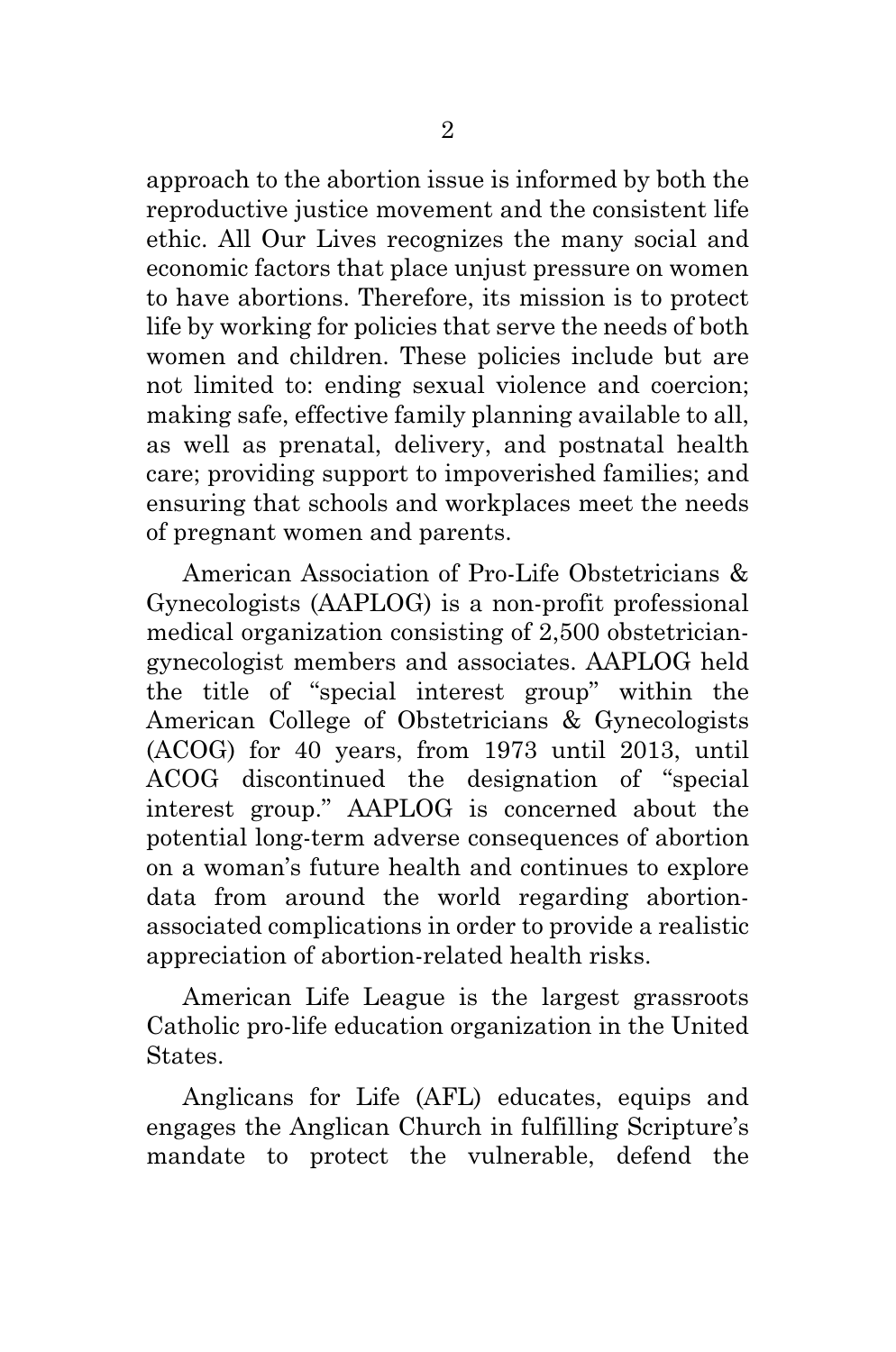fatherless, and plead for the widow. In the U.S. culture, today's widow is the single mother, seeking to provide for her and her family. Pregnancy discrimination hinders a woman's reproductive rights and sends the message that motherhood is not worthy of equal protection under the law. AFL believes the woman and baby both deserve protection during pregnancy.

Bethany Christian Services serves approximately 9000 women per year who have an unintended pregnancy. Many of these women face financial challenges. Many of these women have children whom they support. Bethany Christian Services believes the PDA provides important protections for these women to continue their employment to support their children and families.

Birthmother Ministries is dedicated to providing nonjudgmental assistance to any woman facing an unplanned pregnancy. Birthmother Ministries envisions the Christian community collaborating to love, serve, and support those who face an unplanned pregnancy, working together for the day when human life is universally valued, the need for abortion is eradicated, and all children are welcomed into God's family.

The Catholic Medical Association is a physicianled community of healthcare professionals that informs, organizes, and inspires its members to uphold the principles of the Catholic faith in the science and practice of medicine. Physician members commit to serve the human person who is created by God and to promote healthful policies respectful of life and the dignity and nature of the human person. The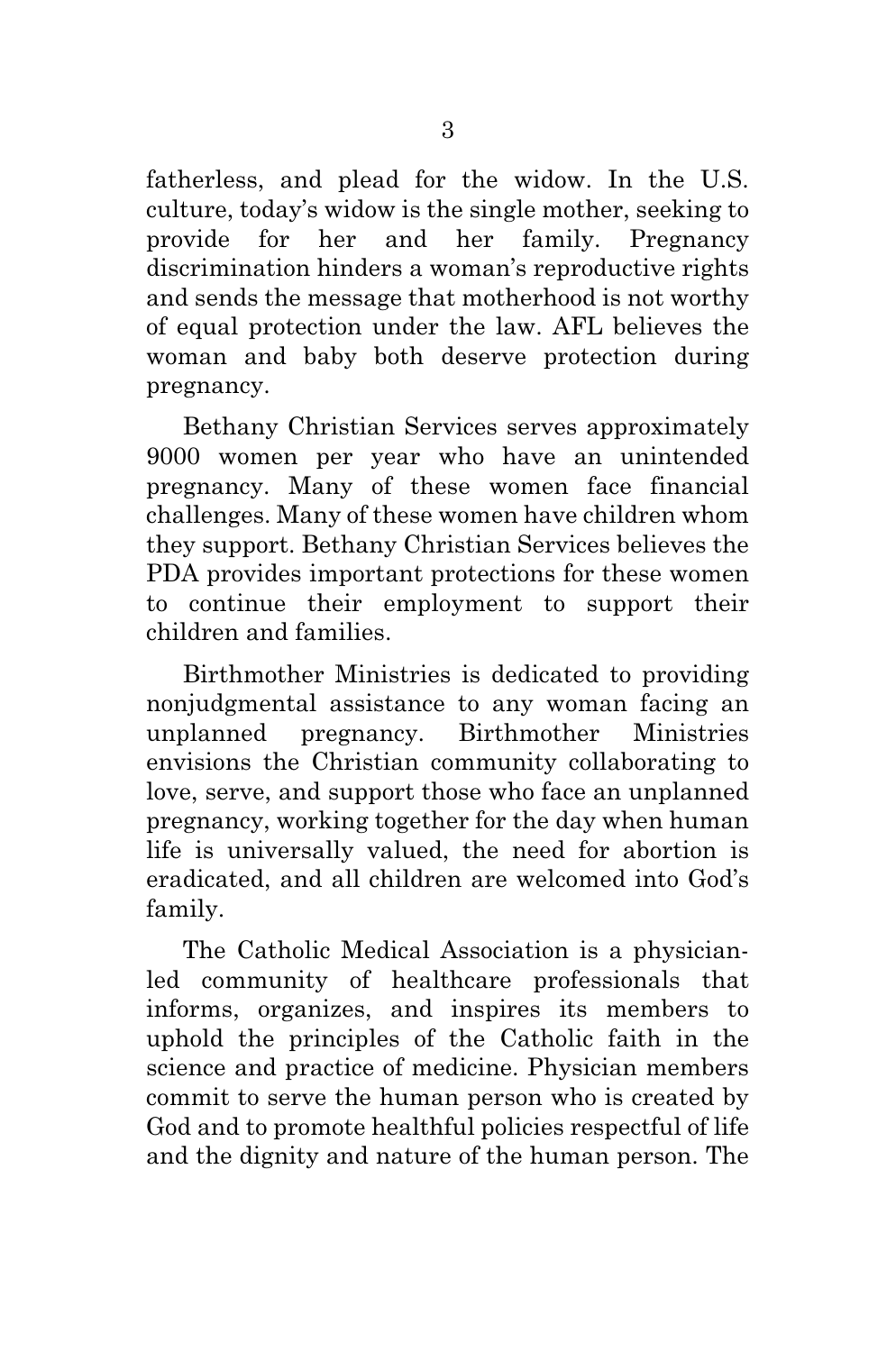association has an interest in protecting pregnant women from the economic coercion that exists when women must choose between their economic security and the lives of their unborn children.

The Christian Legal Society (CLS), founded in 1961, is an association of Christian attorneys, law students, and law professors, with chapters in nearly every state and approximately 90 public and private law schools. Since 1975, CLS's legal advocacy division, the Center for Law and Religious Freedom, has worked to protect the sanctity of human life in the courts, legislatures, and public square.

Christian Adoption Services, the Adoption Practice Section of the Christian Legal Society, is a collection of Christian adoption lawyers from across the country, dedicated to advocating adoption as a preferable alternative to abortion for those faced with an unplanned pregnancy. Christian Adoption Services affirms that human life is a gift from God, begins at conception, deserves respect, and is worthy of protection, and that adoption is an honorable, selfless and loving means of protecting life.

Concerned Women for America (CWA) is the largest public policy women's organization in the United States, with 500,000 members throughout all 50 states. Through its grassroots organization, CWA encourages policies that strengthen families and advocates the traditional virtues that are central to America's health and welfare. Its members are people whose voices are often overlooked—average, middleclass American women whose views are not represented by the powerful or the elite. For over 30 years, CWA has actively promoted legislation,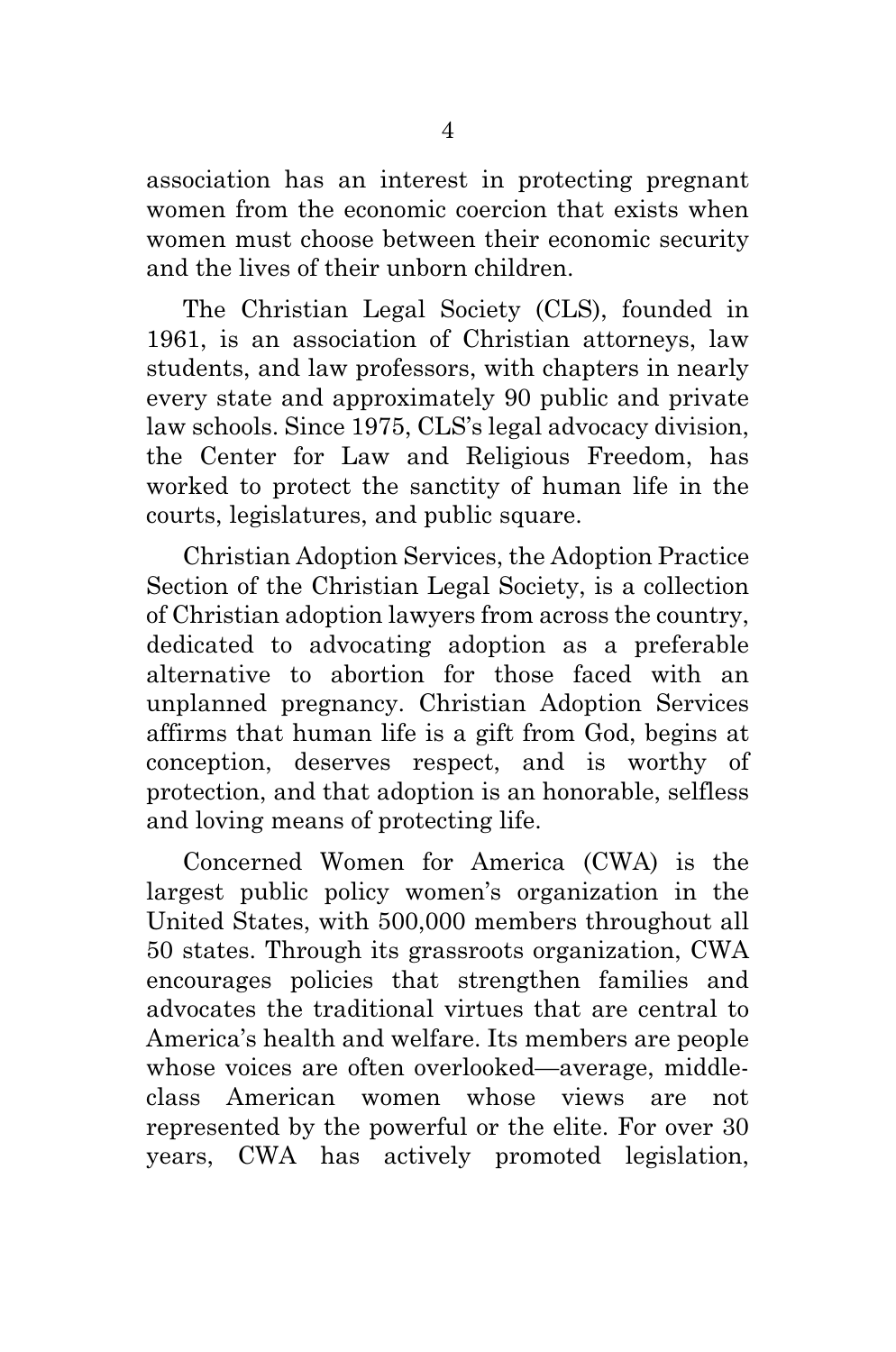education, and policymaking consistent with its philosophy, lending a voice to conservative women in the culture, the legislatures, and the courts.

Democrats for Life of America (DFLA) is the preeminent national organization for pro-life Democrats. DFLA believes that the protection of human life is the foundation of human rights, authentic freedom, and good government. These beliefs animate DFLA's opposition to abortion, euthanasia, capital punishment, embryonic stem cell research, poverty, genocide, and all other injustices that directly and indirectly threaten human life. DFLA shares the Democratic Party's historic commitments to supporting women and children, strengthening families and communities, and striving to ensure equality of opportunity, reduction in poverty, and an effective social safety net that guarantees that all people have sufficient access to food, shelter, healthcare, and life's other basic necessities.

The Ethics & Religious Liberty Commission (ERLC) is the moral concerns and public policy entity of the Southern Baptist Convention (SBC), the nation's largest Protestant denomination, with over 46,000 autonomous churches and nearly 15.8 million members. The ERLC is charged by the SBC with addressing public policy affecting such issues as the sanctity of human life, freedom of speech, religious freedom, marriage and family, and ethics. Southern Baptists have a long-standing concern about the treatment of the unborn and policies that affect them and their families.

Feminists For Nonviolent Choices is a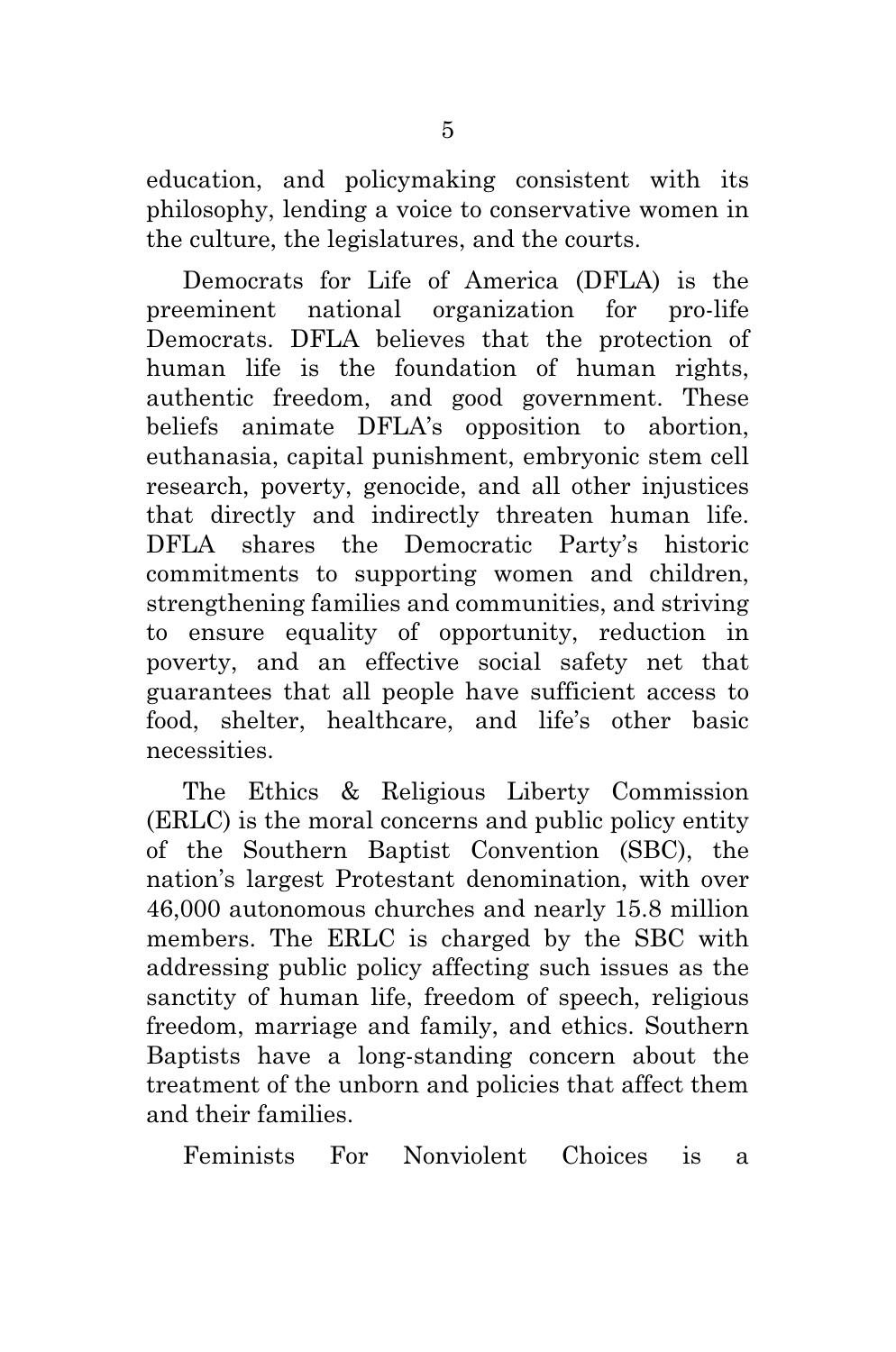nonpartisan, nonsectarian organization that seeks to return to the grassroots of pro-life feminism. In the tradition of early American feminists, such as Susan B. Anthony and Elizabeth Cady Stanton, Feminists For Nonviolent Choices operates from the core ideals of justice, nondiscrimination and nonviolence. Feminists for Nonviolent Choices is an active voice for a consistent life ethic through our education, advocacy and outreach efforts, especially on college campuses. Feminists For Nonviolent Choices aims to promote a culture in which women can choose life from conception to natural death.

Heartbeat International, Inc. is the world's largest nonprofit organization which has the specific mission to serve, train and educate its over 1800 affiliates which collectively work directly with the hundreds of thousands of pregnant women whose pregnancies are unexpected or otherwise difficult. Heartbeat's affiliates assist by providing pregnant women with material aid, medical services and resources, housing, education opportunities and emotional support.

Law of Life Project (LOLP) is a public interest legal organization dedicated to legally defending the right to life and dignity of the human being from biological conception until natural death in all matters worldwide where such a defense is required. LOLP believes that a woman's dignity is compromised when her ability to choose life for her unborn child is put at odds with her ability to provide for it economically because of pregnancy discrimination in her workplace. LOLP has litigated cases and filed *amicus curiae* briefs in numerous courts around the world, including this Court.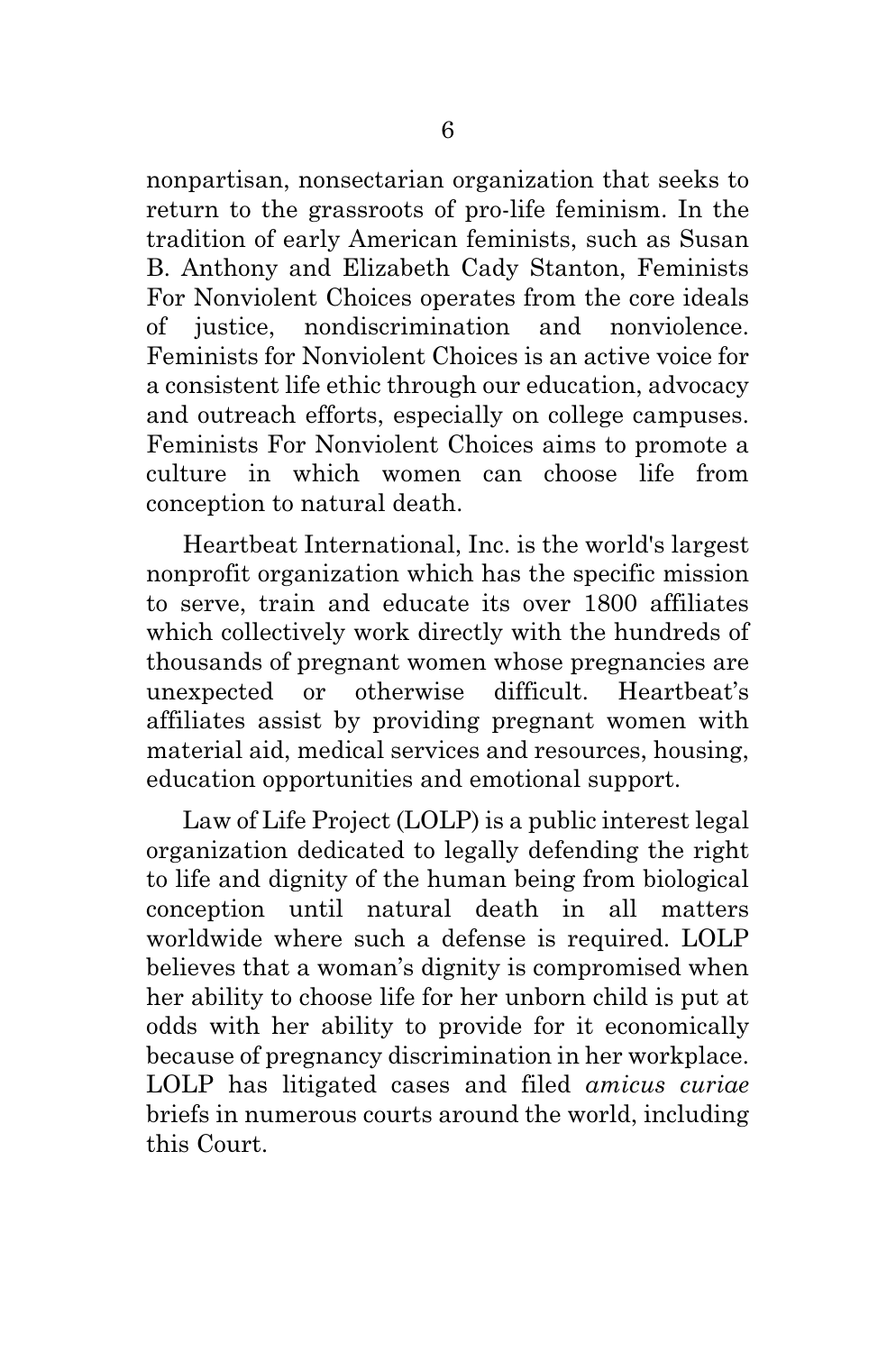Life Legal Defense Foundation (LLDF) is a California non-profit public interest organization that provides legal assistance to encourage and enable every woman to choose life for her unborn child. LLDF believes the Pregnancy Discrimination Act should be enforced in the manner that reflects the original intent of Congress – relieving financial strain and other types of pressure that might impel a woman to choose abortion when in actuality she desires to carry her pregnancy to term.

The March for Life Education and Defense Fund exists to build a culture of life and bring an end to abortion in America through grassroots and education efforts, most notably in the annual March for Life.

The National Association of Evangelicals (NAE) is the largest network of evangelical churches, denominations, colleges, and independent ministries in the United States. It serves 40 member denominations, as well as numerous evangelical associations, missions, nonprofits, colleges, seminaries and independent churches. NAE serves as the collective voice of evangelical churches and other religious ministries. It believes that human life is sacred, that civil government has no higher duty than to protect human life, and that duty is particularly applicable to the life of unborn children because they are helpless to protect themselves.

The National Institute of Family and Life Advocates (NIFLA) is a national legal network of more than 1,300 pregnancy resource centers (PRCs), which provide support services and abortion alternatives to mothers contemplating abortion. Of its network, nearly 1,000 PRCs operate as licensed medical clinics,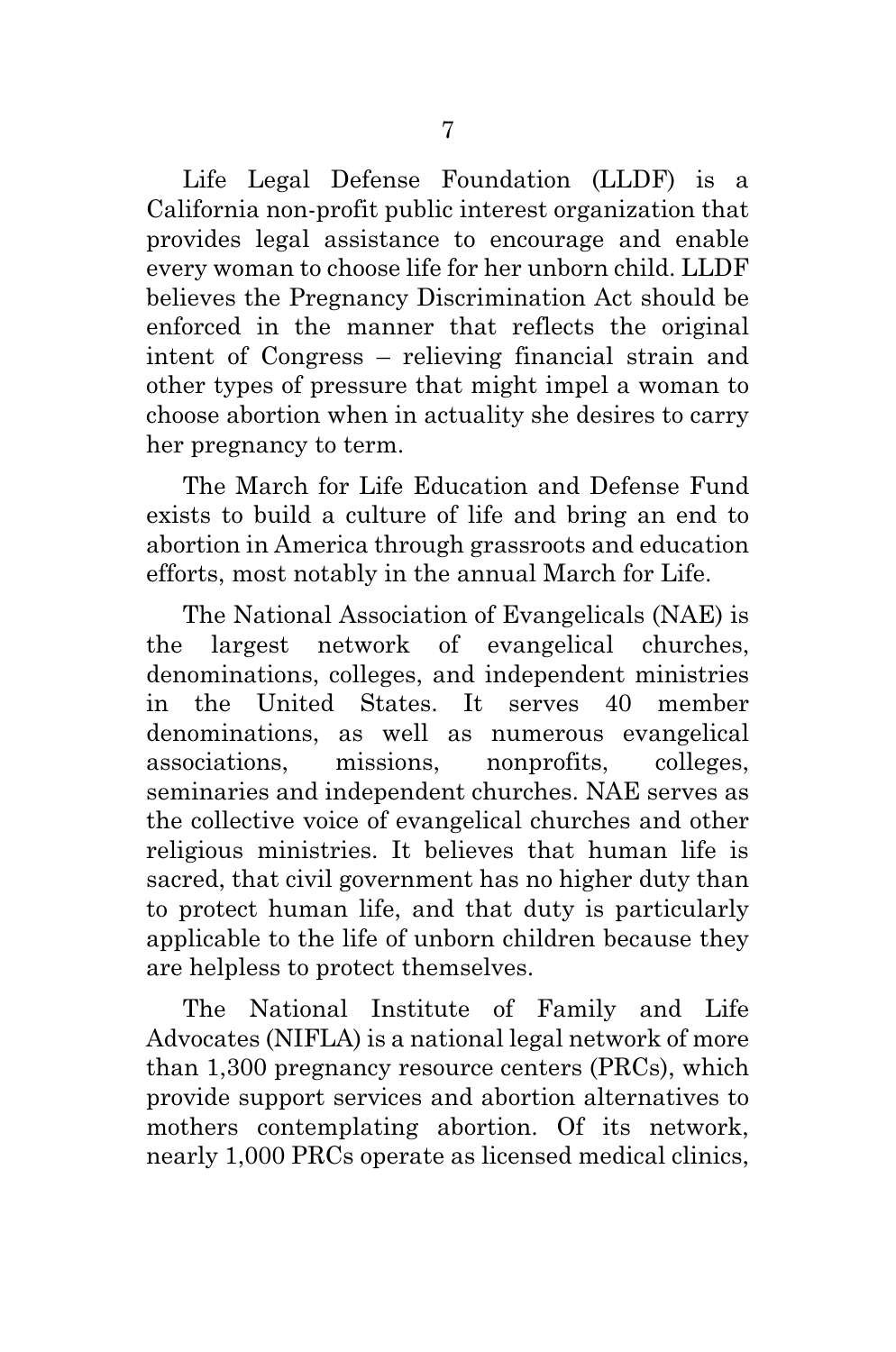providing ultrasound confirmation of pregnancy and other medical services to their clients/patients.

The mission of Students for Life of America is to create a culture where those most affected by abortion are empowered and equipped to recruit their peers to join our human rights movement, save lives on the front lines, lead local and national initiatives, and provide tangible resources while supporting those facing an unplanned pregnancy. Students for Life is a resource for and represents more than 838 pro-life student groups at the high school, college, med school and law school levels. SFLA is the only pro-life organization in the nation that works exclusively with young people.

In the spirit of the original suffragettes, Susan B. Anthony List works for the election of candidates who champion life and oppose abortion. Its members share the conviction of Alice Paul, author of the 1923 Equal Rights Amendment, that "Abortion is the ultimate exploitation of women."

University Faculty for Life is an association of hundreds of colleges and university professors who affirm the value of each human life from inception to natural death. Careful and unbiased review of all publicly available data reveals that economic concerns motivate many pregnant women to obtain abortions. Members of University Faculty for Life believe no woman should ever be forced to choose between her unborn child and her job.

The University of St. Thomas Pro-Life Center seeks to promote an end to abortion and stop the drive toward euthanasia through public education, curricular initiatives, and litigation. The center trains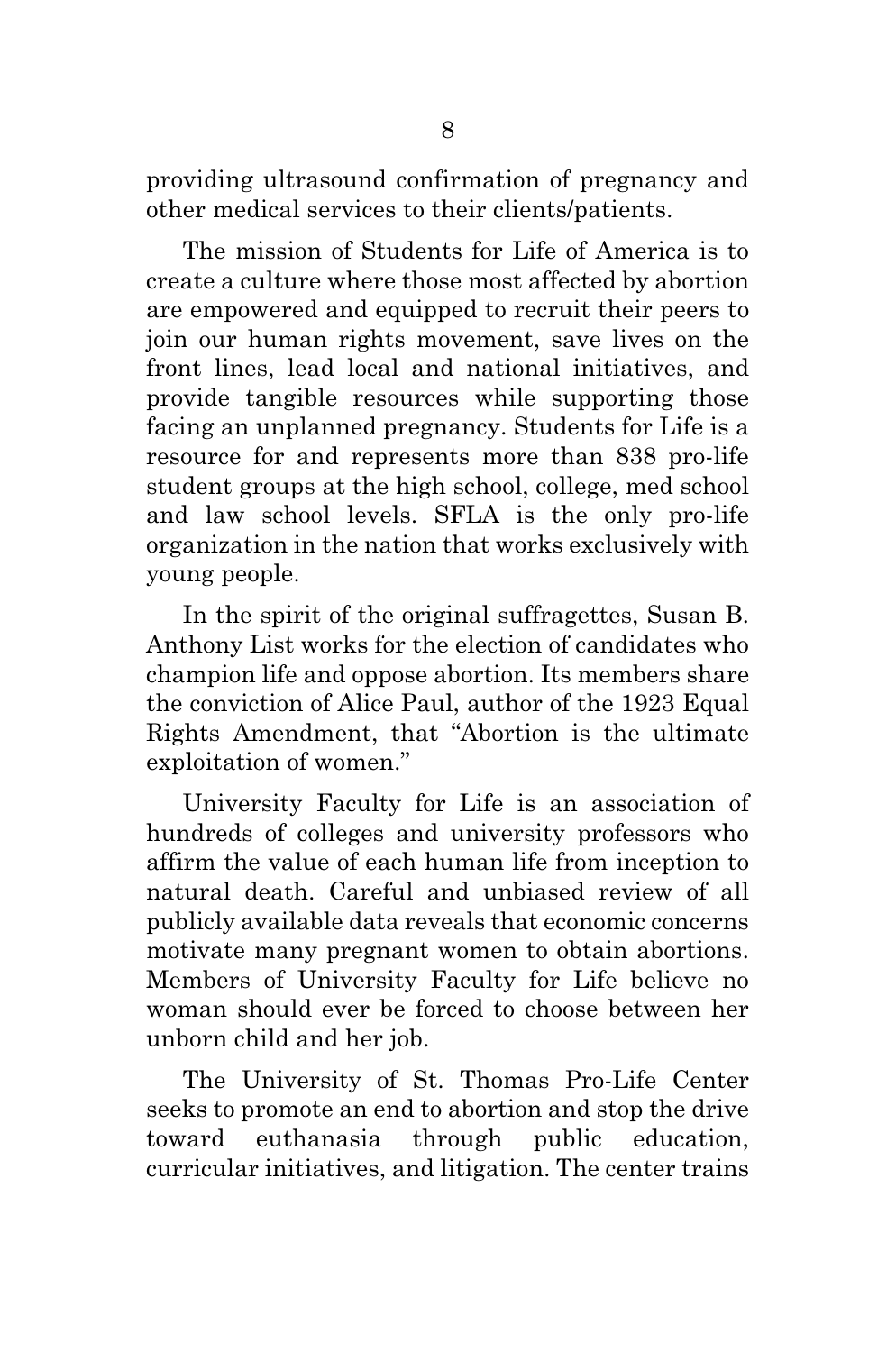students to work with lawyers and policy makers in the development and defense of laws recognizing the inviolable right to life of every innocent human being.

The Judicial Education Project (JEP) is dedicated to strengthening liberty and justice through defending the Constitution as envisioned by the Framers—a federal government of defined and limited power, dedicated to the rule of law, and supported by a fair and impartial judiciary. JEP educates citizens about these constitutional principles and focuses on issues such as the judiciary's role in our democracy, how judges interpret the Constitution, and the impact of court rulings on the nation. JEP's educational efforts are conducted through various outlets, including print, broadcast, and internet media. In pursuit of these constitutional principles, JEP has filed *amicus curiae* briefs in numerous cases before the federal courts of appeals and the Supreme Court.

#### **SUMMARY OF ARGUMENT**

Before Congress passed the Pregnancy Discrimination Act (PDA) in 1978, pregnancy was given no special protection under federal antidiscrimination law. For example, employers could treat pregnancy like a disabling disease and fire any employee who became pregnant against the wishes of the employer. *See General Electric Co. v. Gilbert*, 429 U.S. 125 (1976). But with the PDA, Congress broadened Title VII's definition of sex discrimination to encompass discrimination based on "pregnancy, childbirth, or related medical conditions[.]" Pregnancy Discrimination Act, Pub. L. 95-555, 92 Stat. 2076 (Oct. 31, 1978), *codified at* 42 U.S.C. § 2000e(k) (as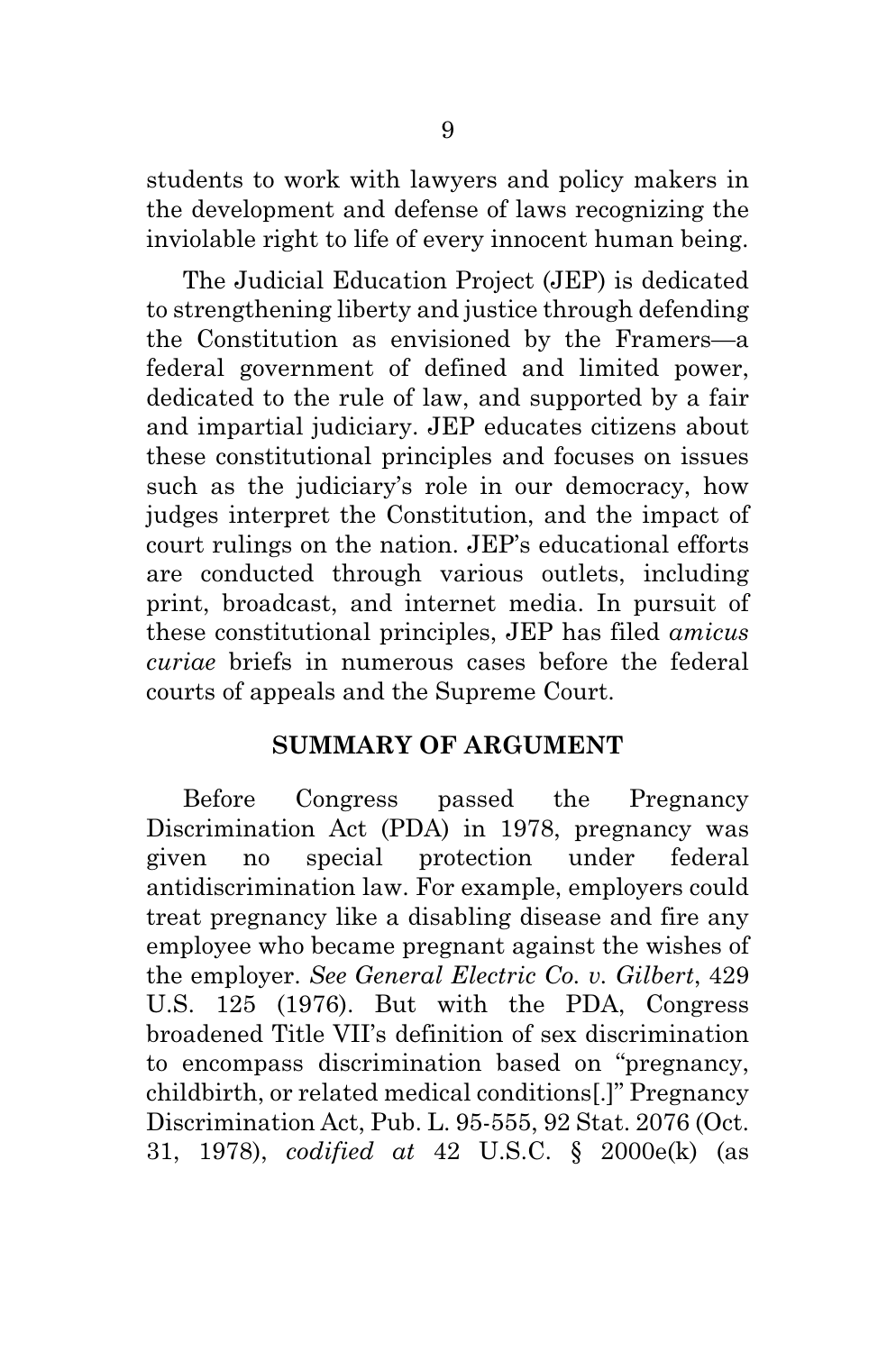amended).

The PDA also states that employers must provide pregnant women with the same accommodations that they provide to other employees who have the similar ability or inability to work. This language is not extraneous surplusage; rather, it is a substantive component of the relief that Congress provided in the PDA. Employers may only consider the pregnant woman's ability or inability to work when determining how to accommodate her condition.

The Court of Appeals erroneously held that the PDA allows employers to treat pregnant women as poorly as they treat their least-accommodated workers rather than requiring them to treat pregnant women as well as they treat their best-accommodated workers. This conclusion is not only at odds with the text and structure of the PDA, but it blocks the PDA from addressing the very problem that Congress sought to solve, that is, to protect women from economic pressure to abort their children and to safeguard their fundamental right to procreate and bring up children. The Court of Appeals was wrong to conclude that Congress's attempt to protect these fundamental rights amounted to "preferential treatment." *Young v. United Parcel Service, Inc.*, 707 F.3d 437 (4th Cir. 2013).

#### **ARGUMENT**

**ON ITS FACE, THE PREGNANCY DISCRIMINATION ACT REQUIRES EMPLOYERS TO PROVIDE PREGNANT WOMEN THE SAME ACCOMMODATIONS IT AFFORDS TO OTHER EMPLOYEES WITH**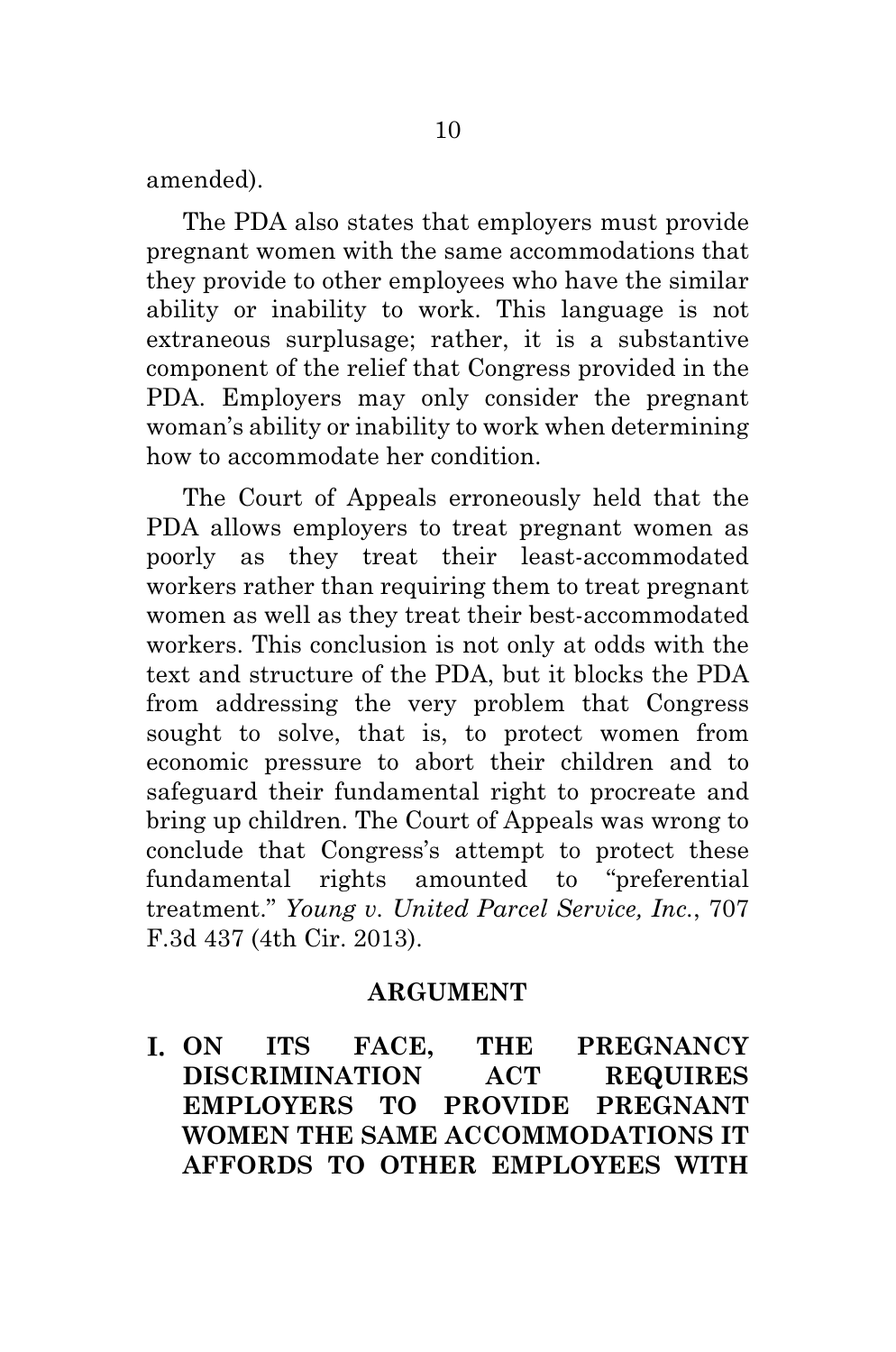### **SIMILAR ABILITY OR INABILITY TO WORK.**

The Court of Appeals erroneously held that UPS's policy of accommodating three classes of non-pregnant employees was irrelevant to whether UPS had unlawfully discriminated against Ms. Young for being pregnant when she was denied the same accommodation. *Young*, 707 F.3d at 451. Specifically, the court held that employers can deny accommodations to their pregnant employees so long as no employees with "off the job" injuries are also denied that accommodation. 707 F.3d at 448-49. In effect, the Court of Appeals held that employers only violate the PDA if pregnant women are the *only* group denied an accommodation or benefit. *See id.* at 446 (employers need not accommodate pregnant workers unless a comparable accommodation "was available to the universe—male and female—of nonpregnant employees.").

This holding was legal error because it rendered parts of the PDA superfluous. This Court has previously held that the second clause of the PDA, which mandates equal accommodation of pregnant women, provides substantive protections that are independent of the PDA's anti-targeting first clause. *See Int'l Union, United Auto., Aerospace & Agr. Implement Workers of Am. v. Johnson Controls, Inc.*, 499 U.S. 187, 204-05 (1991); *California Fed. Sav. & Loan Ass'n v. Guerra*, 479 U.S. 272, 284 (1987). The Court of Appeals also erred by holding that an employer can refuse to accommodate a pregnant woman's work limitations by reference to factors other than her pregnancy, even though the statute permits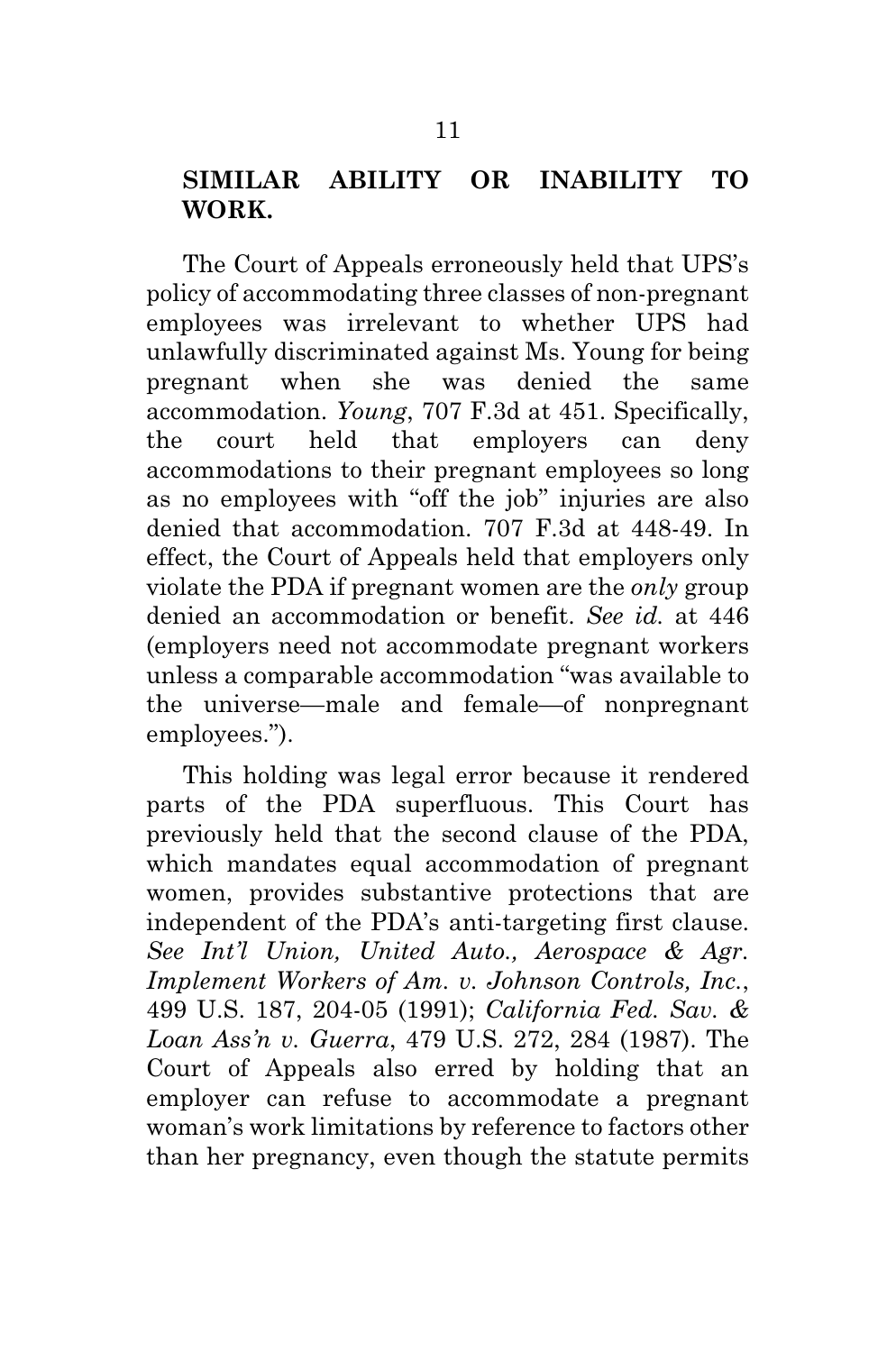only a single factor employers may consider: the woman's ability or inability to work.

### **The language at issue is not surplusage; it creates a distinct requirement of equal accommodation.**

The first sentence of the PDA amends Title VII of the Civil Rights Act of 1964, providing that:

The terms "because of sex" or "on the basis of sex" include, but are not limited to, because of or on the basis of pregnancy, childbirth, or related medical conditions; *and women affected by pregnancy, childbirth, or related medical conditions shall be treated the same for all employment-related purposes . . . as other persons not so affected but similar in their ability or inability to work*[.]

42 U.S.C. § 2000e(k) (emphasis added). The first clause, by declaring pregnancy discrimination a form of sex discrimination, already prohibits employer policies that single out or target pregnancy (a sex classification) for uniquely disfavored treatment. By holding that the second (italicized) clause of the sentence also merely prohibits an employer from singling out pregnancy for disfavored treatment, the Court of Appeals rendered that second clause superfluous. That result is at odds with the general principle of statutory interpretation that counsels "reluctan[ce] to treat statutory terms as surplusage in any setting[.]" *TRW Inc. v. Andrews*, 534 U.S. 19, 31 (2001); *see also*, *e.g.*, *Marx v. Gen. Revenue Corp.*, 133 S.Ct. 1166, 1178 (2013).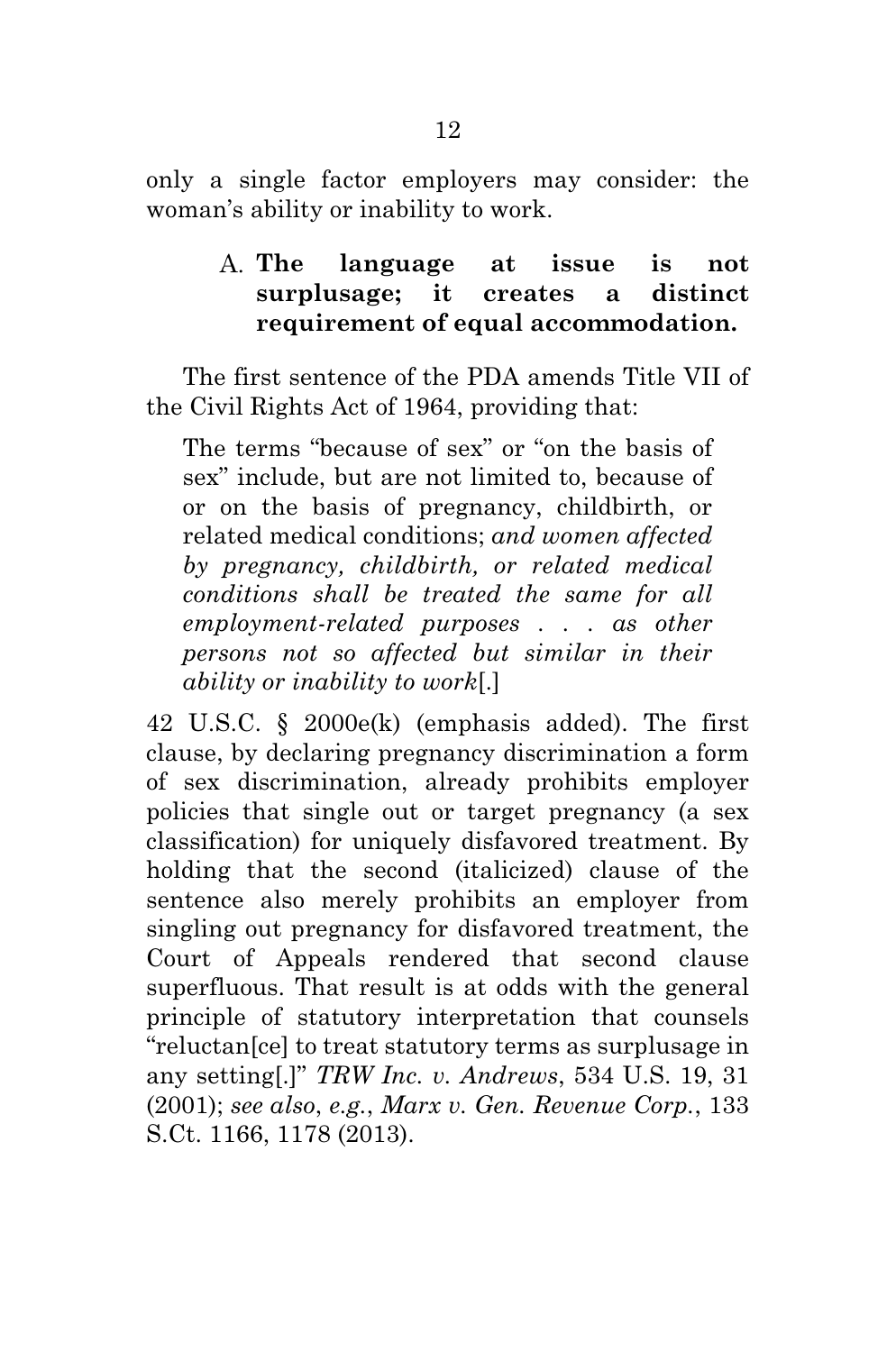Indeed, this Court has explicitly construed the second clause of the PDA as having independent meaning and not as merely a restatement of the first clause. *Johnson Controls, Inc.*, 499 U.S. at 204-05 (applying second clause and criticizing the dissent for "ignoring the second clause of the Act" and "read[ing] the second clause out of the Act"). In addition, the most natural reading of the statute's use of the word "and" to separate the two clauses suggests that the clauses are cumulative, with the second clause carrying its own independent meaning.

Some combination of anti-discrimination and accommodation requirements is quite ordinary in civil rights law. Indeed, Title VII's substantive requirement that employers accommodate their employees' religion is, like the PDA, found in the definitional section immediately before the clause at issue in this case. *See* 42 U.S.C. § 2000e(j) ("The term 'religion' includes all aspects of religious observance and practice, as well as belief, unless an employer demonstrates that he is unable to reasonably accommodate to an employee's or prospective employee's religious observance or practice without undue hardship on the conduct of the employer's business."). Likewise, the Americans with Disabilities Act (ADA) provides both that individuals must not be denied work based on a qualifying disability and that employers must make reasonable accommodations for the limitations of disabled employees. *See* 42 U.S.C.  $§ 12112(a), (b)(5)$ . The two clauses of the PDA's first sentence are not some textual anomaly, but rather harmonize perfectly to achieve the same interrelated goals as other civil rights statutes.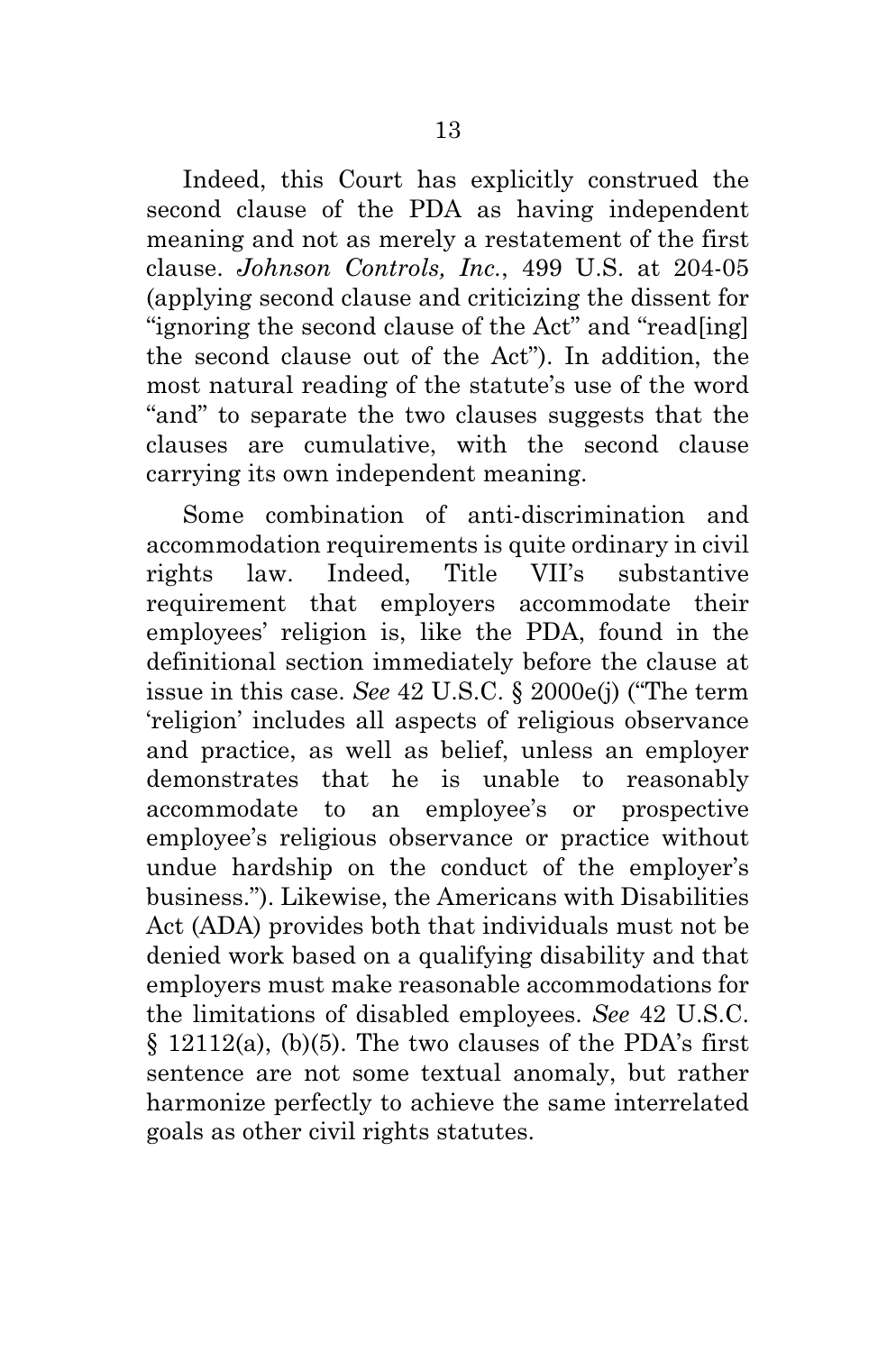**The PDA excludes any factor other than the person's "ability or inability to work" from the determination of whether pregnancy must receive the same accommodation as other conditions.** 

The PDA requires that pregnant workers "shall be treated the same for all employment-related purposes . . . as other persons not so affected but similar in their ability or inability to work[.]"  $42 \text{ U.S.C. }$  §  $2000 \text{e(k)}.$ The plain language thus forbids an employer to distinguish accommodations for a pregnant worker from those provided to other workers based on any factor besides their respective ability or inability to work. As the Sixth Circuit has correctly put it: "While Title VII generally requires that a plaintiff demonstrate that [an] employee who received more favorable treatment[,]" such as light-duty, "be similarly situated 'in all respects,' the PDA requires only that the employee be similar in his or her 'ability or inability to work.'" *Ensley-Gaines v. Runyon*, 100 F.3d 1220, 1226 (6th Cir. 1996) (internal citation omitted) (quoting *Mitchell v. Toledo Hosp.*, 964 F.2d 577, 583 (6th Cir. 1992)).

The legislative history confirms the plain meaning of the text. In the words of the House committee report, the PDA "specifically defines standards which require that pregnant workers be treated the same as other employees on the basis of their ability or inability to work." H.R. Rep. No. 95-948, at 3 (1978), *reprinted in* Staff of S. Comm. On Labor and Human Resources, 95th Cong., Legislative History of the Pregnancy Discrimination Act of 1978, Public Law 95-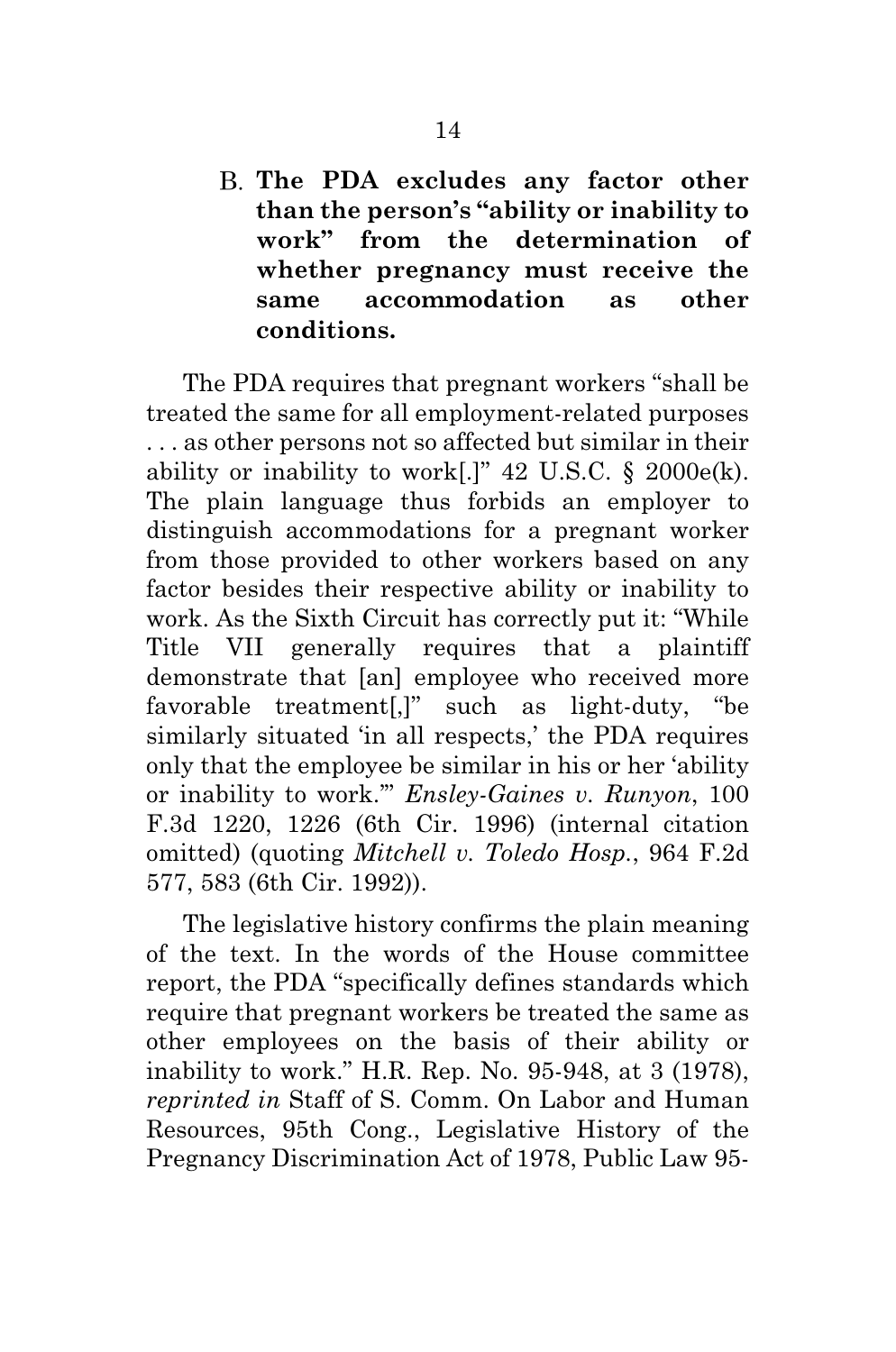555 149 (Comm. Print 1979). Likewise, the Senate report states that "the treatment of pregnant women in covered employment must focus not on their condition alone but on the actual effects of that condition on their ability to work. Pregnant women who are able to work must be permitted to work on the same conditions as other employees." S. Rep. No. 95- 331, at 4 (1977), *reprinted in* Staff of S. Comm. On Labor and Human Resources, 95th Cong., Legislative History of the Pregnancy Discrimination Act of 1978, Public Law 95-555 41 (Comm. Print 1979).

Thus, for example, an employer may not accommodate an employee whose need for light duty stems from an "on the job" injury, but then deny accommodation to an employee whose similar need for light duty stems from pregnancy. Nor may an employer accommodate employees who cannot do heavy lifting for a specified list of medical conditions– as UPS does for conditions rendering drivers ineligible for DOT certification or for those covered by the ADA– but refuse to accommodate workers who have those same lifting limitations because they are pregnant. Those impermissible distinctions rest on the *source* or *nature* of the workers' conditions rather than the *extent* of their ability to work. To hold otherwise would be to disregard the second clause's explicit language the standard it "specifically defines." H.R. Rep. No. 95- 948, at 3 (1978).

The Court of Appeals, however, simply balked at following the language of the second clause. It accepted UPS's classification of pregnancy as an "off the job" condition and held that this arbitrary distinction meant UPS had not discriminated against pregnancy by accommodating "on the job" injuries and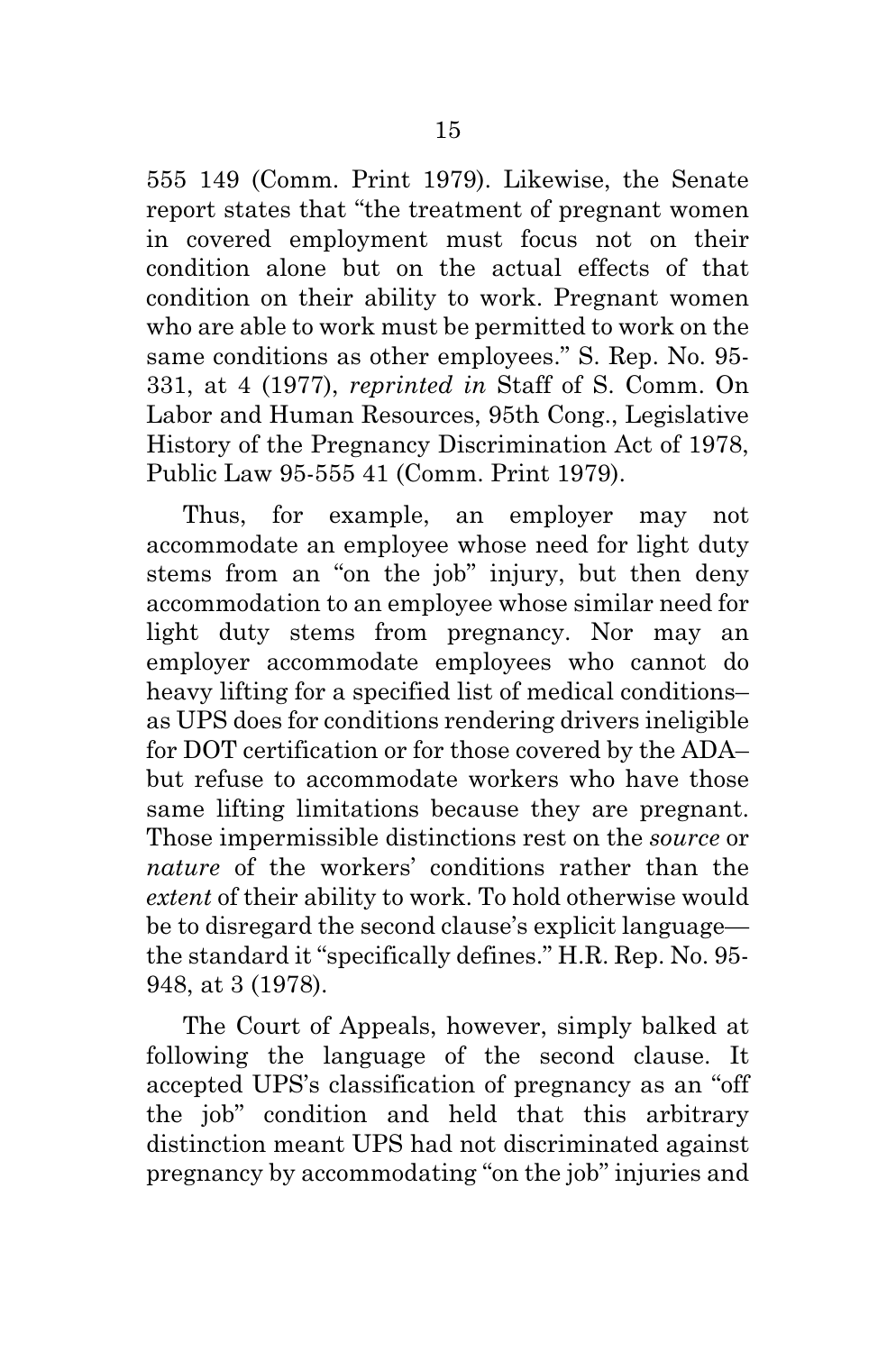not pregnancy. *Young*, 707 F.3d at 448-49. But this irrelevant classification of pregnancy as "off the job" distinguishes the accommodated injuries from pregnancy on the basis of their *source*—on or off the job—and not their effect on the employee's *ability* to work, which is what the PDA mandates. Likewise, by refusing a needed transfer or light-duty assignment when a driver was pregnant but granting it when the driver lost his DOT license, UPS treated Ms. Young's pregnancy differently on the basis of the *source* and *nature* of her condition, not the difference in her relative ability to work. Under the plain language of the second clause, these distinctions are impermissible.

## **THE COURT OF APPEALS ERRED BY COMPARING PREGNANT WORKERS WITH THOSE WHO WERE REFUSED ACCOMMODATIONS RATHER THAN WITH THOSE WHO RECEIVED ACCOMMODATIONS.**

The Court of Appeals adopted a cramped reading of the PDA that, rather than maximally accommodating pregnant women, sought to relegate their accommodations to the lowest possible level. This runs contrary to the very purpose of the statute and the well-recognized status of childbearing as a fundamental right deserving of the highest protection.

The second clause of 42 U.S.C. § 2000e(k) clearly requires that pregnant employees be treated the same as employees who have a similar ability to work. But the group of non-pregnant employees who were similarly limited in their work in this case included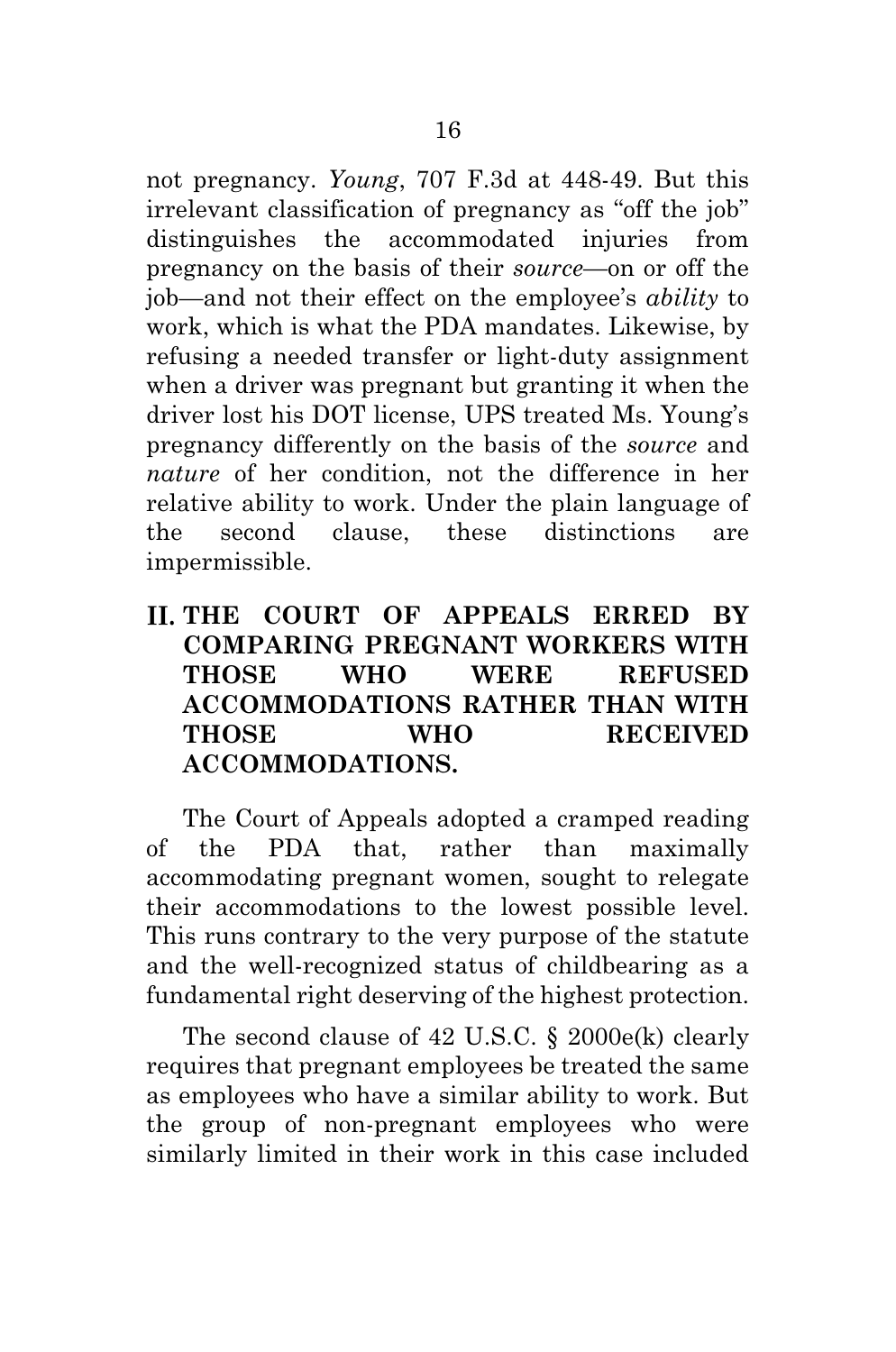both individuals who were ultimately accommodated– those with "on the job" injuries, for example–and those who were not accommodated–those with "off the job" injuries or conditions unrelated to DOT certification or ADA qualifications.

The Court of Appeals was faced with two possible options. It could have read the statute to say that, whenever an employer offers an accommodation to someone with the same ability to work as a pregnant woman, they must accommodate the pregnant woman as well. Instead, it chose the path of least protection, reading the statute as effectively saying to employers: as long as you discriminate against some people based on their relative inability to work, you can give the same treatment to all comparably-situated pregnant women. It means that as long as an employer refuses an accommodation for at least one non-pregnant worker, he can refuse the pregnant woman as well.

In essence, the Court of Appeals held that an employer does not discriminate against a pregnant employee unless it singles out pregnancy for the worst possible non-accommodation. Under this holding, as one other court of appeals has revealingly put it, "[e]mployers can treat pregnant women as badly as they treat similarly affected but nonpregnant employees," *Troupe v. May Dept. Stores Co.*, 20 F.3d 734, 738 (7th Cir. 1994) (Posner, J.)—that is, as badly as they treat *any* non-pregnant employee. Although the Court of Appeals here objected that pregnancy should not have "'most favored nation' status," *Young*, 707 F.3d at 446, it essentially held that employers can consign pregnancy to "least favored nation" status simply by classifying pregnancy with the leastaccommodated category of conditions.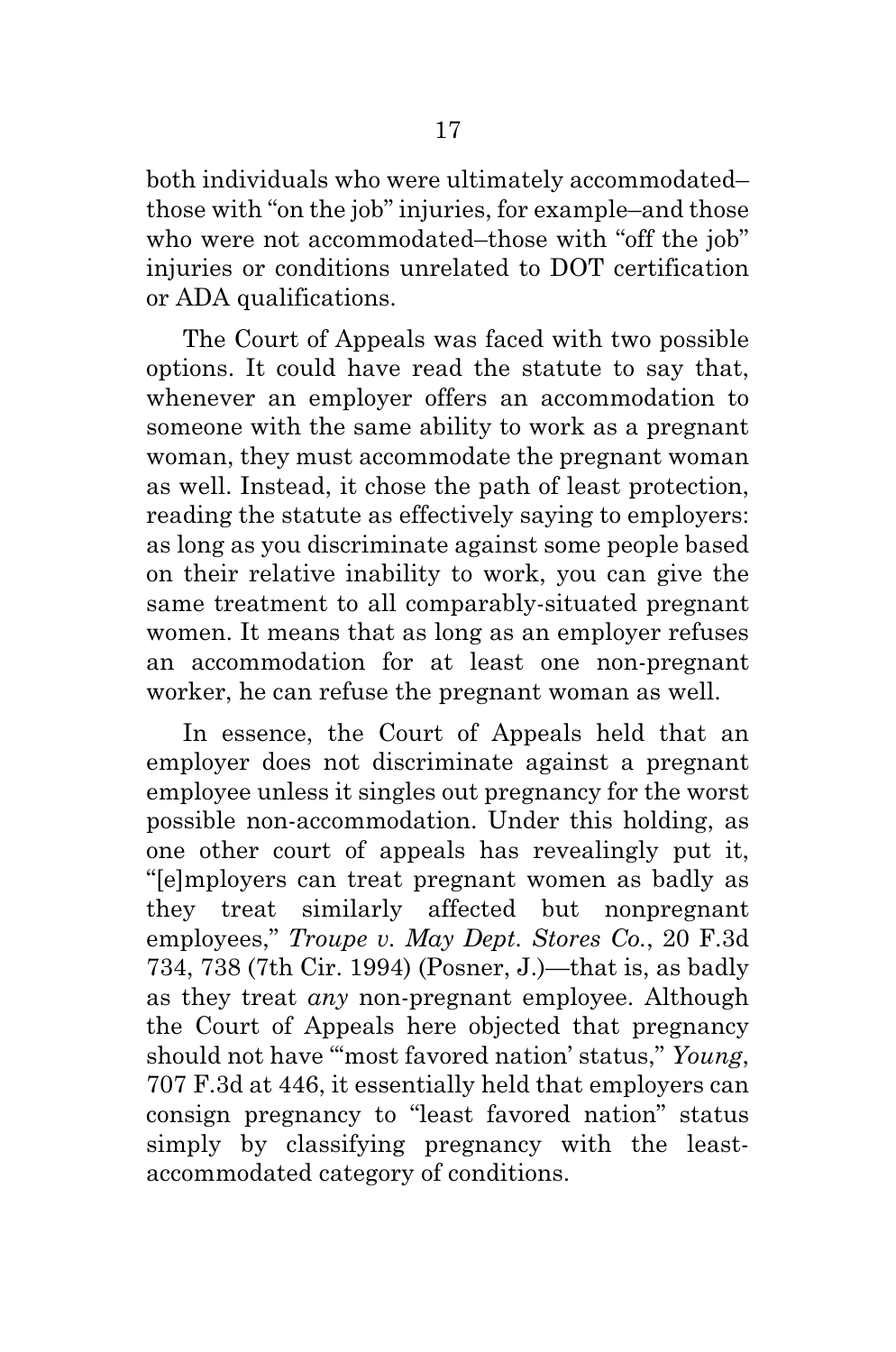But this is not only "least favored nation" status; it is "race to the bottom" status. By relegating pregnancy to the lowest possible status, the Court of Appeals adopted an approach that would allow employers to "consistently employ discriminatory criteria as long as they were careful to draw their discriminatory lines broadly enough to include members of a nonprotected class." *E.E.O.C. v. Bd. of Governors of State Colls & Univs*, 957 F.2d 424, 431 (7th Cir. 1992); *accord NAACP v. Harrison*, 940 F.2d 792 (3d Cir. 1991) (Title VII disparate impact action); *United States v. Town of Cicero*, 786 F.2d 331 (7th Cir. 1986) (Title VII disparate impact action). That interpretation gives employers the power to simply wave away the PDA's requirement of equal accommodation.

This was error. As a textual matter, the Court of Appeals' interpretation is incorrect because it renders the second clause of 42 U.S.C. § 2000e(k) superfluous, as we argue above. Furthermore, faced with these two potential interpretations of the PDA, the Court of Appeals adopted the interpretation that least advances the clear purpose of the statute.

In the PDA, Congress expressly recognized how important a role pregnancy plays in women's lives. It follows that pregnancy should be treated comparably to conditions that the employer treats well, not conditions the employer treats poorly. There is also congressional commentary going directly to this question. Senator Jacob Javits, one of the bill's sponsors, noted when discussing the PDA, "where other employees who face temporary periods of disability do not have to face the same loss, it is especially important that we not ask a potential mother to undergo severe disadvantages in order to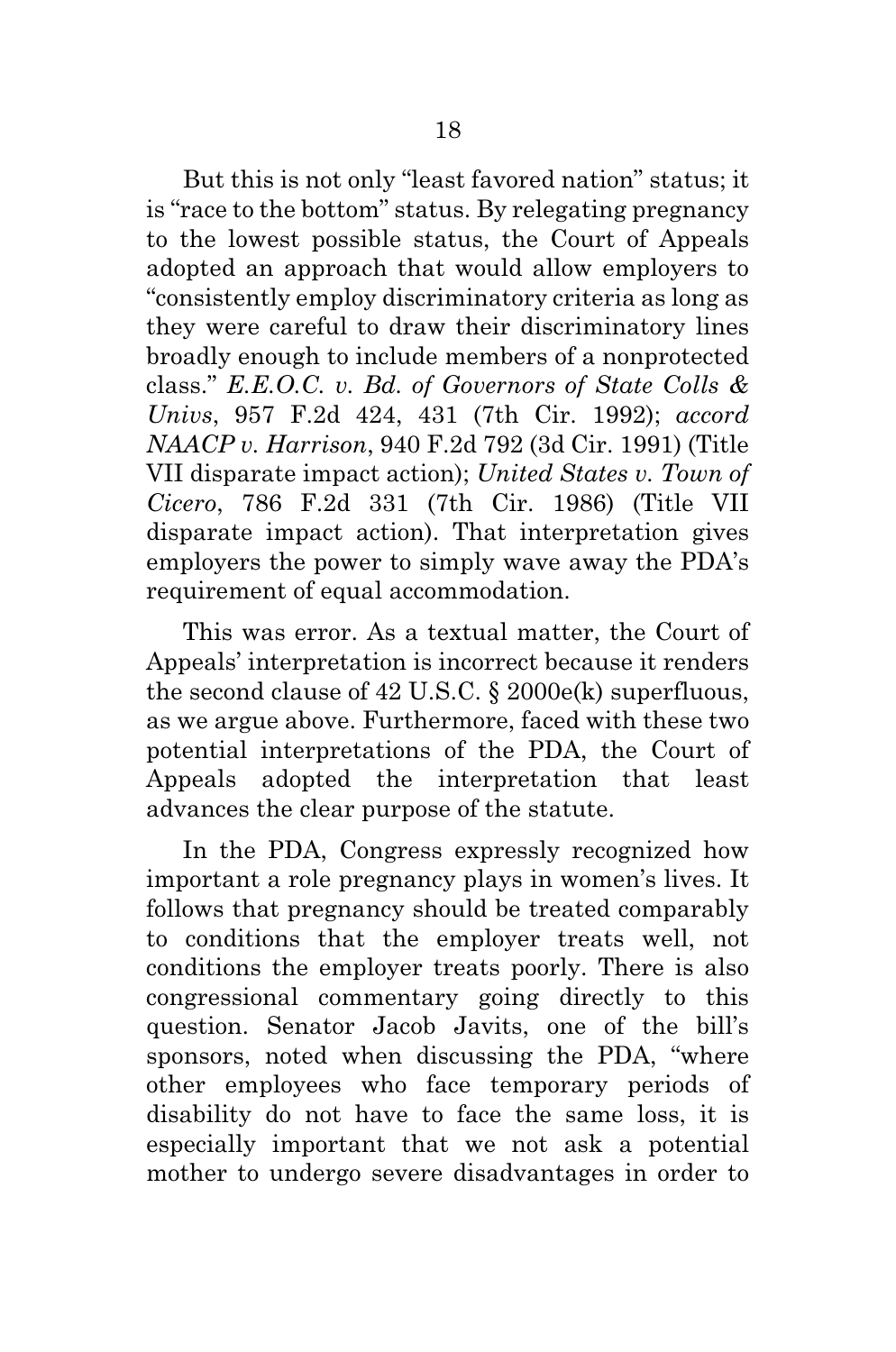bring another life into the world." 123 Cong. Rec. 29,387 (Sept. 15, 1977) (statement of Sen. Jacob Javits). This interpretation is the opposite of that adopted by the Court of Appeals because it assumes the PDA will be triggered whenever some other employee *is* accommodated, not when *no* other employee is accommodated.

## **Congress sought to protect women from economic pressure to abort their children because of pregnancy discrimination.**

As this Court has noted, when Congress enacted the PDA, it "had before it extensive evidence of discrimination *against* pregnancy" and the problems this created for working women. *Guerra*, 479 U.S. at 285 (emphasis in original). "The Reports, debates, and hearings make abundantly clear that Congress intended the PDA to provide relief for working women and to end discrimination against pregnant workers." *Id.* at 285-86. Congress's decision to pass the PDA in the first instance only makes sense if pregnancy is a crucial aspect of human existence, one that warrants *at least as much* protection as other significant interests.

Congress was especially concerned about the ways that economic pressure weighs against decisions to bear children and have a family, even including economic pressure to terminate a pregnancy. Specifically, many members of Congress supporting the PDA were concerned that women should not be forced by economic vulnerability into having abortions, and they saw reducing such pressures as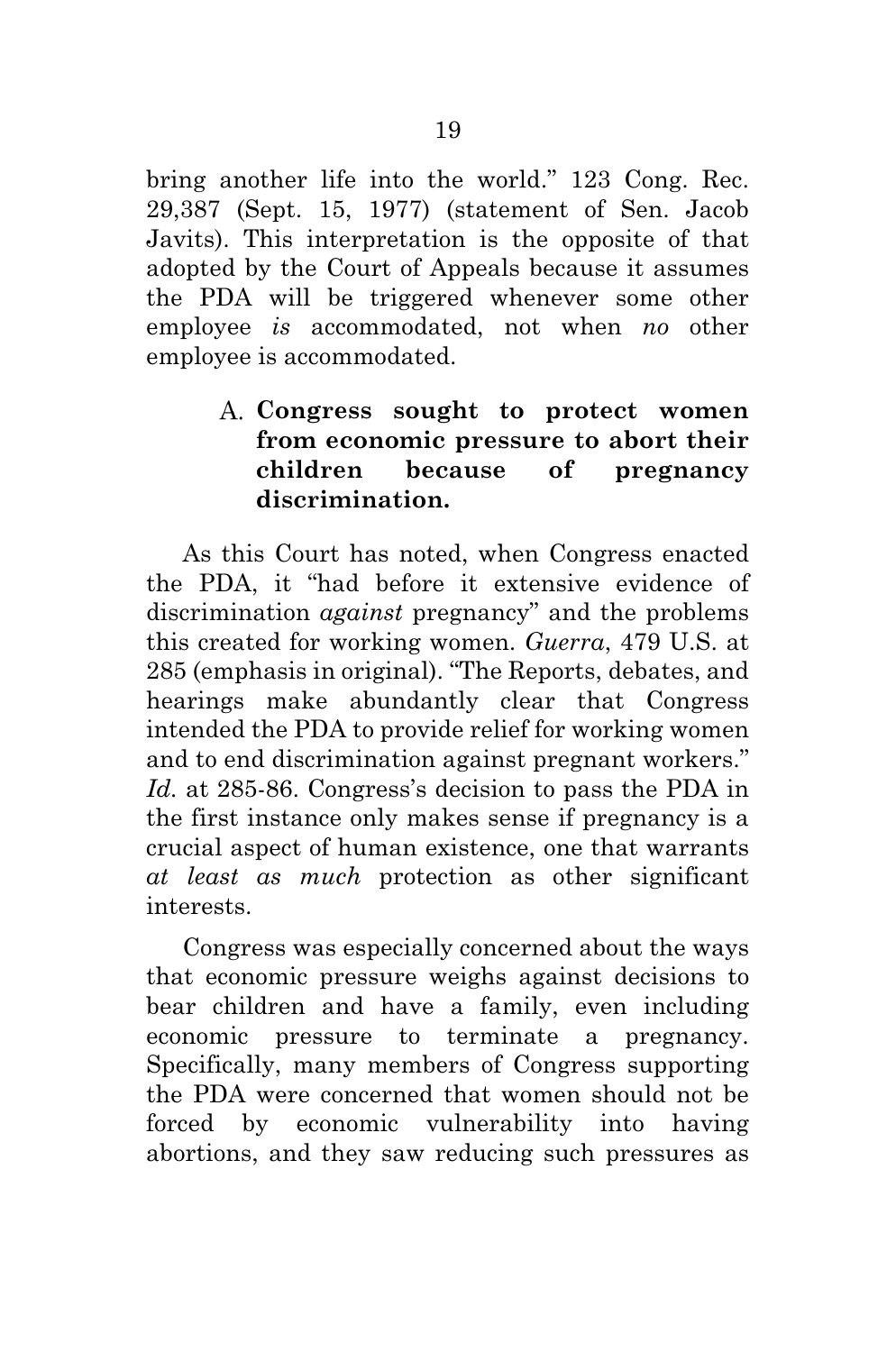one of the purposes of the PDA. *See*, *e.g.*, 123 Cong. Rec. 10,582 (Apr. 5, 1977) (statement of Rep. Hawkins, chief House sponsor: "Further, some mothers, unable to afford the loss of income [caused by discrimination], may be discouraged from carrying their pregnancy to term."); 123 Cong. Rec. 29,657 (Sept. 16, 1977) (statement of Sen. Williams, chief Senate sponsor: "One of our basic purposes in introducing this bill is to prevent the tragedy of needless, and unwanted abortions forced upon a woman because she cannot afford to leave her job without pay to carry out the full term of her pregnancy."); 123 Cong. Rec. 29,635 (Sept. 16, 1977) (statement of Sen. Biden: "In a very real-world-sense what this denial of freedom [because of discrimination] means is that many women, especially low income women, may be discouraged from carrying their pregnancy to term. To put it bluntly they will be encouraged to choose abortion as a means of surviving economically.")

In short, the PDA reflected the common ground shared by proponents and opponents of abortion, namely, that women have a fundamental human right to have children that should not be limited by economic pressure resulting from workplace discrimination. Without the protection of the PDA, women faced with a conflict between the need to work and the fundamental right to bear a child were forced to give up one or the other fundamental right. Even today, nearly 40 years after the PDA's passage, many women continue to face implicit pressure from employers to abort their children. See U.S. Equal Emp't Opportunity Comm'n, *Enforcement Guidance: Pregnancy Discrimination and Related Issues* (July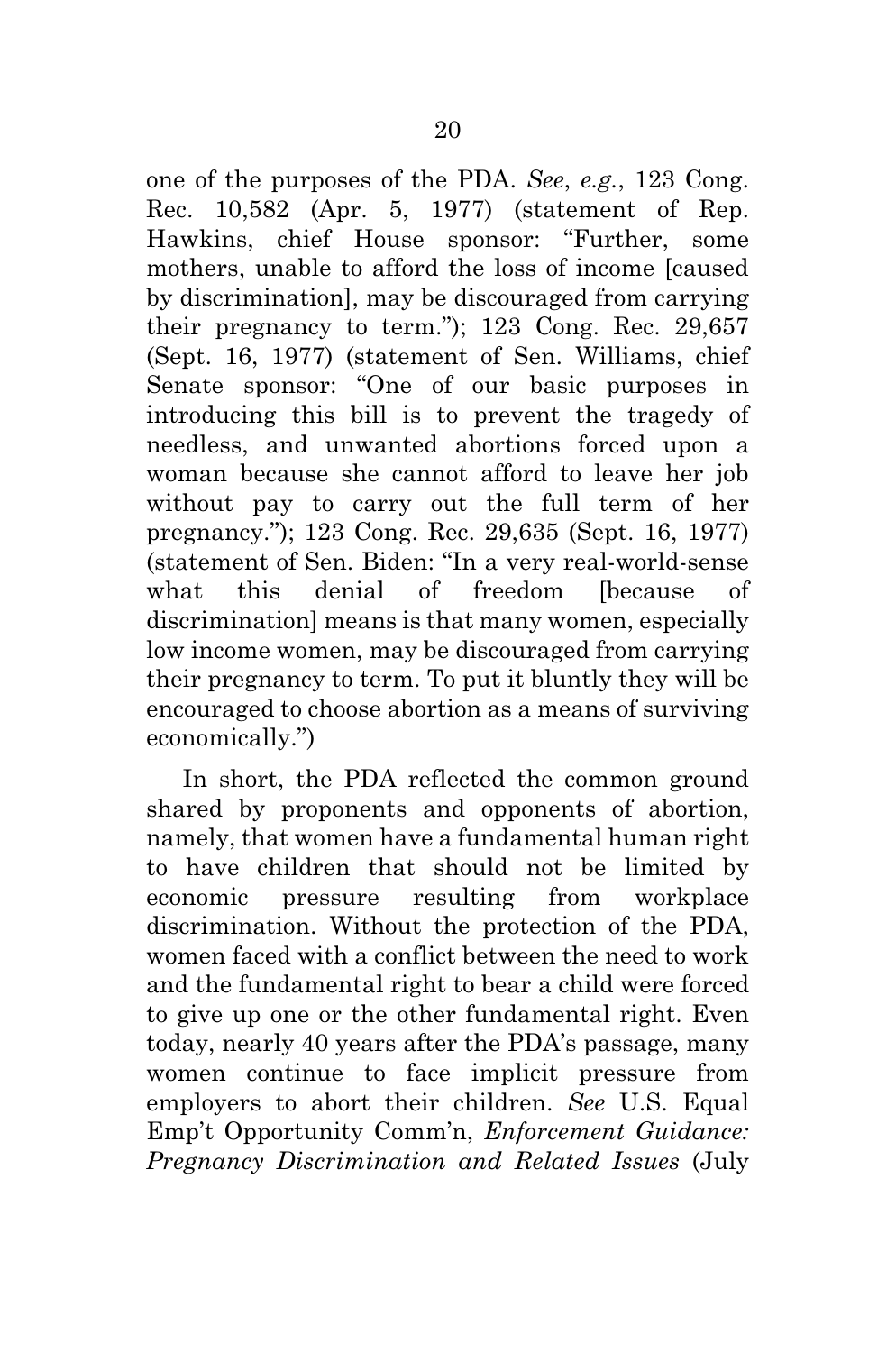14, 2014), http://www.eeoc.gov/laws/guidance/ pregnancy\_guidance.cfm (last visited Sept. 9, 2014).

Moreover, economic pressures on childbearing have only increased since the PDA was passed in 1978. Two years after the passage of the PDA, less than 20 percent of American children were born to unmarried women, but by 2013, that percentage had doubled to 40.6 percent. U.S. Census, 2011 Statistical Abstract, tbl.1334, https://www.census.gov/ compendia/statab/2011/tables/11s1336.pdf (last visited Sept. 9, 2014); Brady E. Hamilton, et al., *Births: Preliminary Data for 2013*, 63 Nat'l Vital Stat. Reps. 2, 14 tbl.6 (May 29, 2014), http://www.cdc.gov/ nchs/data/nvsr/nvsr63/nvsr63\_02.pdf (last visited Sept. 9, 2014). Simultaneously, the participation of women with children under the age of eighteen in the national labor force increased from 56.6 percent in 1980 to almost 70% in 2013. Howard V. Hayghe, *Developments In Women's Labor Force Participation*, Monthly Labor Rev., Sept. 1997, at 42, *available at* http://www.bls.gov/mlr/1997/09/art6full.pdf (last accessed Sept. 9, 2014); U.S. Dept. of Labor, Bureau of Labor Stat., Emp't Characteristics of Families–2013 (Apr. 25, 2014), http://www.bls.gov/news.release/ famee.nr0.htm (last visited Sept. 9, 2014).

More likely than not, today a pregnant woman will be either working or looking for work. In 2012, 62 percent of women with a birth in the previous twelve months were in the labor force. Lindsay M. Monte & Renee R. Ellis, U.S. Census Bureau, *Fertility of Women in the United States: 2012, Population Characteristics* 10 tbl.3, 12 (July 2014), http://www.census.gov/content/dam/Census/library/p ublications/2014/demo/p20-575.pdf (last visited Sept.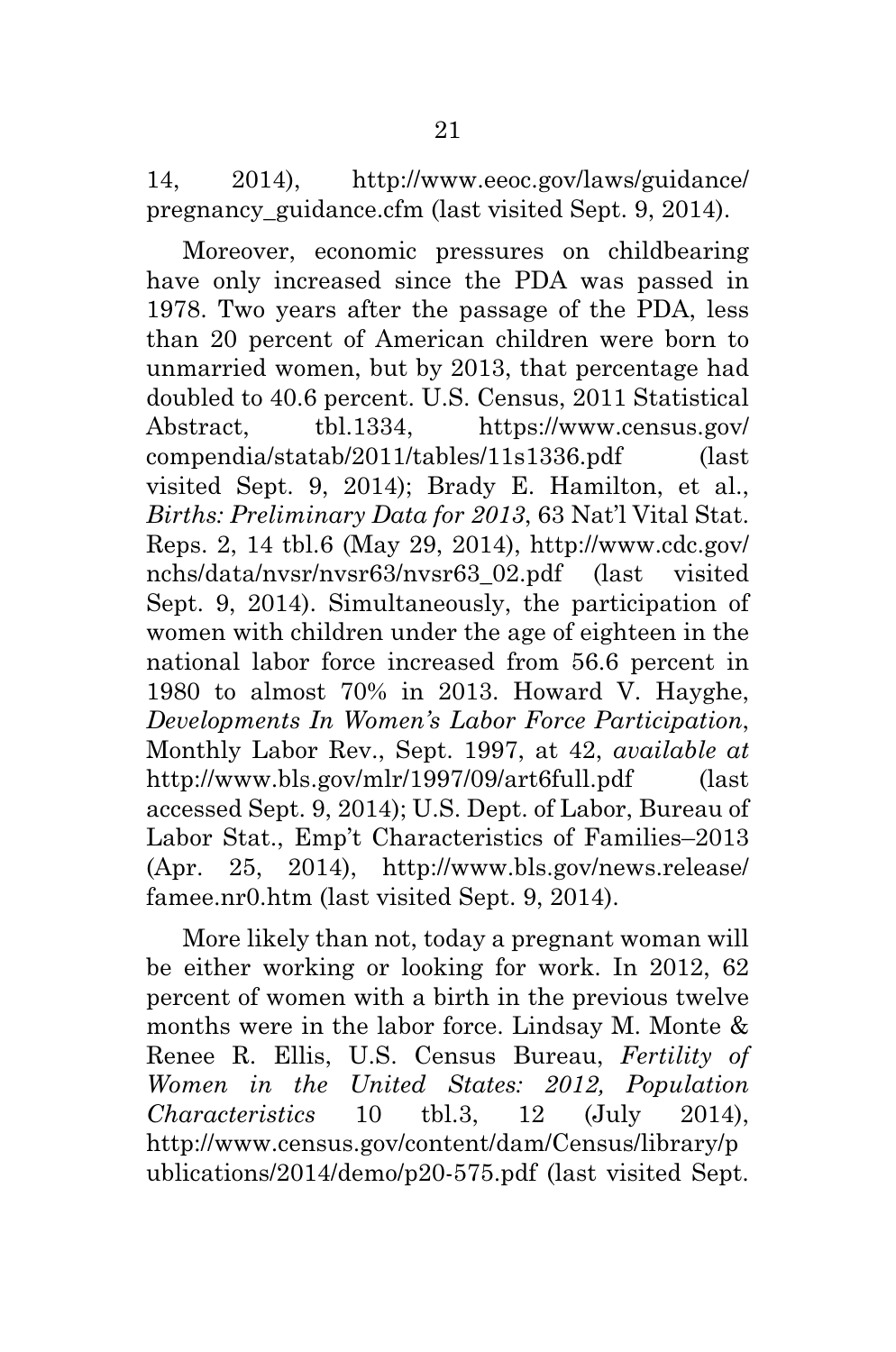9, 2014). Women working full-time while pregnant typically work into the last month of their pregnancies. Lynda Laughlin, U.S. Census Bureau, Maternity Leave and Employment Patterns: 2006– 2008, at 6, 8 (Oct. 2011), http://www.census.gov/ prod/2011pubs/p70-128.pdf (last visited Sept. 9, 2014) (87 percent of full-time pregnant employees work in the last month before giving birth). Almost all working women who give birth will continue or return to work during the first year of their children's lives. *Id.* at 14; U.S. Department of Labor, Bureau of Labor Statistics, Employment Characteristics of Families–2013 (Apr. 25, 2014), *available at* http://www.bls.gov/ news.release/famee.nr0.htm (last visited Sept. 9, 2014) (57 percent of all mothers with infants under a year old were working or looking for work in 2013).

Many of these women are either the sole or primary source of income for their families. Forty percent of all households with children under the age of 18 include mothers who are either the sole or primary source of income for the family, up from just 11% in 1960. Wendy Wang *et al.*, Pew Research Center, *Breadwinner Moms* 1 (2013), http://www.pewsocialtrends.org/files/2013/05/Breadw inner moms final.pdf (last accessed Sept. 9, 2014). The PDA was explicitly designed to protect pregnant women from the vulnerabilities that may arise from their economic position.

> **Congress understood that it was protecting women's fundamental rights to marry, establish a home, and**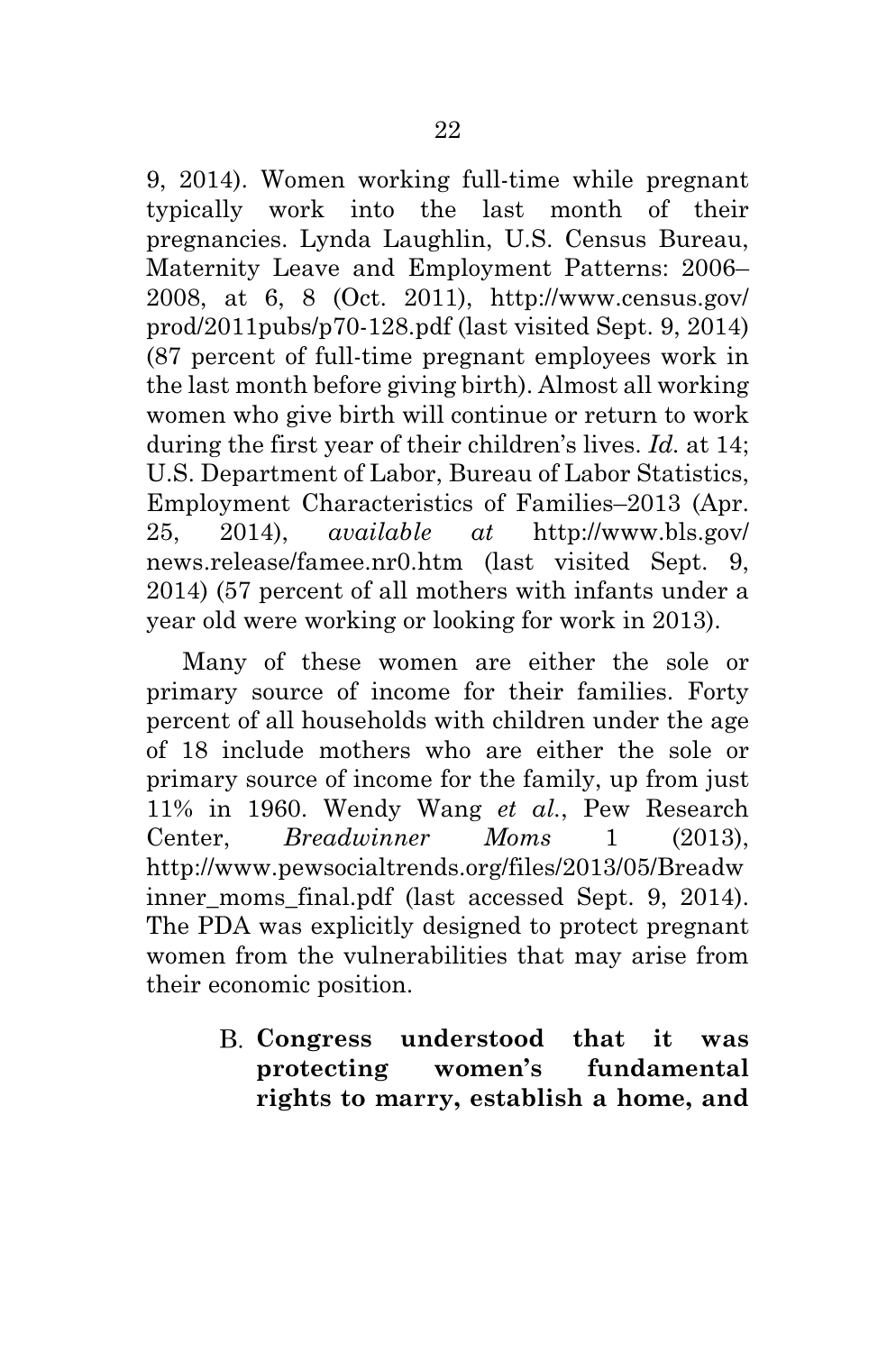### **bring up children from pregnancy discrimination.**

Faced with the pervasive problem of pregnancy discrimination, Congress sought to protect women's fundamental rights "to marry, establish a home, and bring up children." *Meyer v. Nebraska*, 262 U.S. 390, 399 (1923), *quoted in Griswold v. Connecticut*, 381 U.S. 479, 488 (1965) (Goldberg, J., concurring); *see also Zablocki v. Redhail*, 434 U.S. 374, 385-86 (1978) (Marshall, J.) (discussing fundamental rights to "procreation, childbirth, child rearing, and family relationships."). Recognitions of this vital interest pervade the legislative history. The PDA's chief Senate sponsor, Sen. Harrison Williams, introduced the bill on the floor by explaining: "The entire thrust . . . behind this legislation is to guarantee women the basic right to participate fully and equally in the workforce, without denying them the fundamental right to *full participation in family life*." 123 Cong. Rec. 29,658 (Sept. 16, 1977) (statement of Sen. Williams) (emphasis added). This Court quoted that statement in *Guerra* and affirmed it as an accurate indicator of the PDA's basic purposes. *See Guerra*, 479 U.S. at 288-89. "[F]ull participation in family life," of course, includes the fundamental right to bear children while also "participat[ing] fully and equally in the workforce."2 Congress's recognition of these

l.

<sup>2</sup> See also, e.g., Leg. To Prohibit Sex Discrimination on the Basis of Pregnancy: Hearing Before the Subcomm. On Emp't Opp. of the H. Comm. On Ed. And Labor, 95th Cong. 19-20 (1977) (prepared statement of Prof. Wendy Williams); Discrimination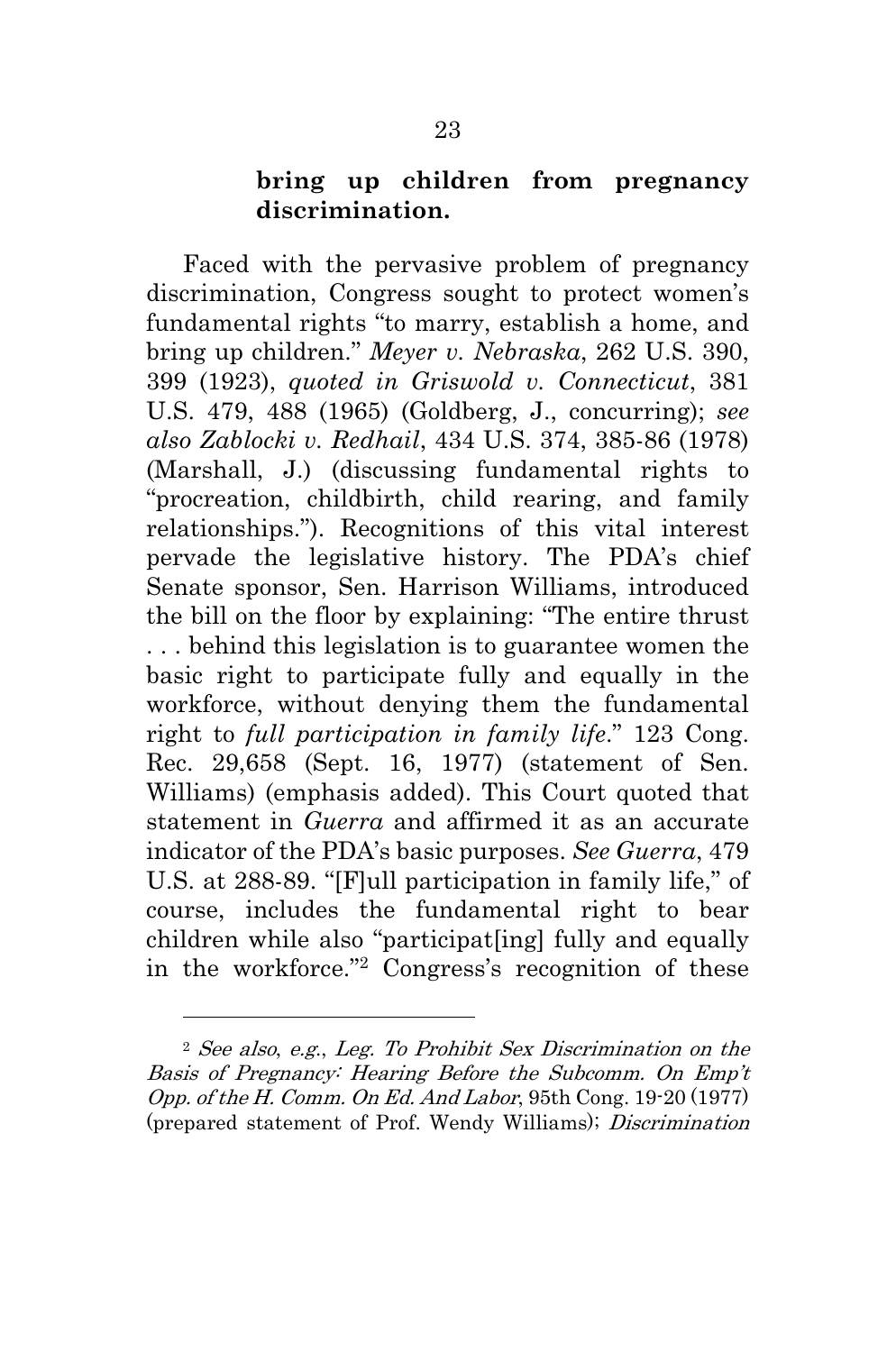interests confirms that it meant pregnancy to be treated like other conditions that Congress deems important enough to receive accommodation, not like interests that are denied accommodation.

The legislative record also contains several references to the case that persuaded Congress to pass the PDA, *General Electric Co. v. Gilbert*, 429 U.S. 125 (1976). In *Gilbert*, the Supreme Court interpreted Title VII sex discrimination as not covering pregnancy discrimination. The PDA was designed to supersede that holding, and supporters of the bill cited the reasoning by the district court in *Gilbert v. General Electric Co.*, 375 F. Supp. 367 (E.D. Va. 1974). Although GE had contended that it could treat pregnancy differently from injuries and disabilities for which it provided benefits because pregnancy was voluntary, the district court emphatically rejected that argument, emphasizing the centrality of a woman's interest in bearing a child while being able to work:

[U]nder G.E.'s policy the consequence of a female employee exercising her innate right to bear a child may well result in economic disaster, as in the case of at least one of the witnesses who appeared before the Court. . . .

 $\overline{a}$ 

on the Basis of Pregnancy: Hearing on S. 995 Before the Subcomm. On Labor of the S. Comm. On Human Resources, 95th Cong. 115, 137 (1977) (testimony of Wendy W. Williams, Assistant Professor, Georgetown University Law Center). ("A necessary side effect of these policies [denying pregnancy protections] is the burden placed upon the woman's choice to bear a child, a right the Supreme Court has recognized to be of constitutional magnitude.").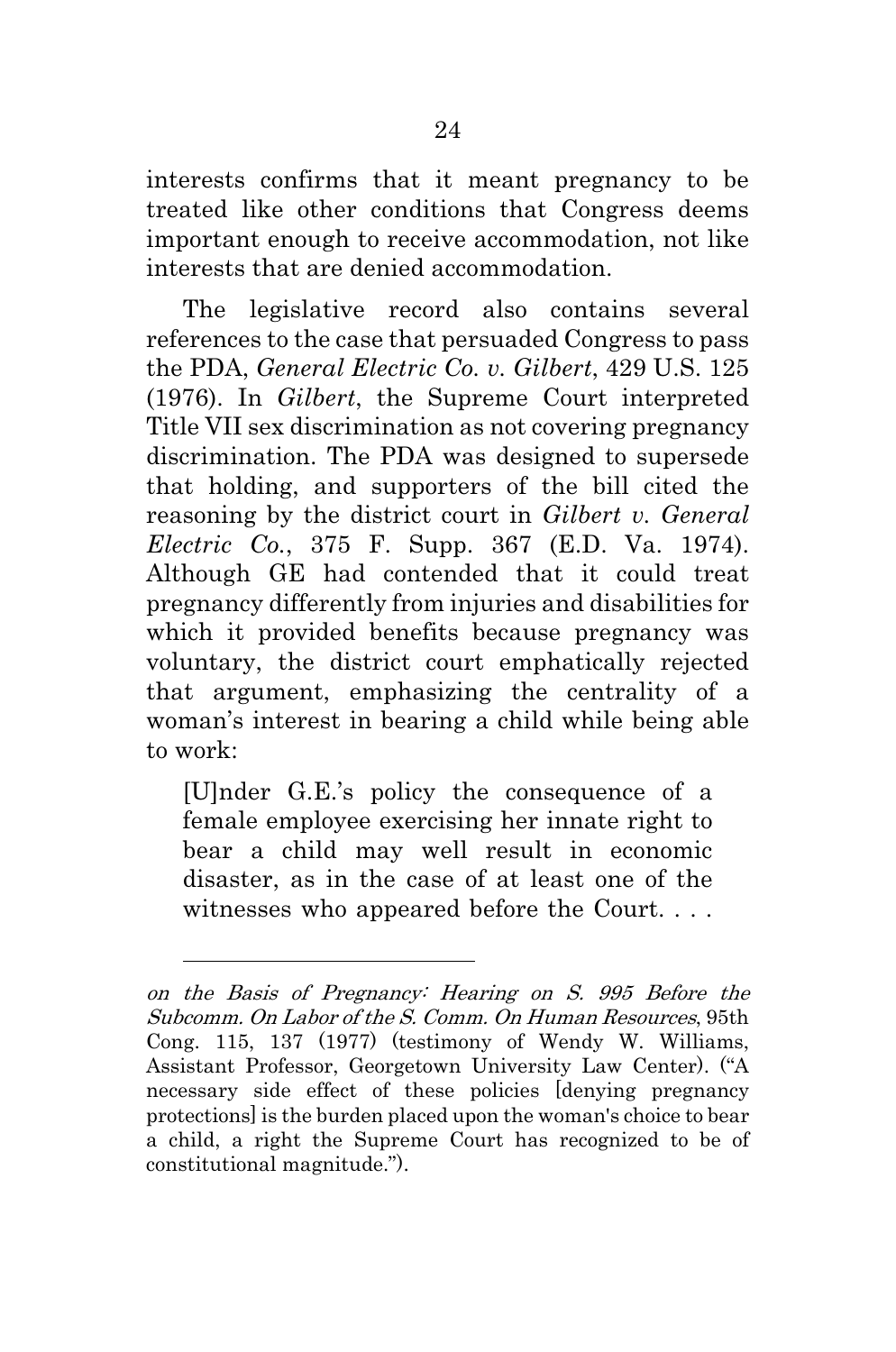While it is true that women may, under certain conditions, resort to an abortion, it cannot be reasonably argued that Congress in its enactment of Title VII ever intended that an intended beneficiary of that Act forego a fundamental right, such as a woman's right to bear children, as a condition precedent to the enjoyment of the benefits of employment free of discrimination.

*Gilbert*, 375 F. Supp. at 381-82 (footnotes and citations omitted); *see also*, *e.g.*, *Leg. To Prohibit Sex Discrimination on the Basis of Pregnancy: Hearing Before the Subcomm. On Emp't Opp. of the H. Comm. On Ed. And Labor*, 95th Cong. 19 (1977) (testimony of Prof. Wendy Williams); *Discrimination on the Basis of Pregnancy: Hearing on S. 995 Before the Subcomm. On Labor of the S. Comm. On Human Resources*, 95th Cong. 115, 137 (1977) (testimony of Wendy W. Williams, Assistant Professor, Georgetown University Law Center); *id.* at 438 (written testimony of Jacqueline M. Nolan-Haley, representing American Citizens Concerned for Life).

However, as this Court has recognized, Congress understood that it needed to do more than expressly acknowledge pregnancy discrimination as sex discrimination. Congress included the second clause of § 2000e(k) to "overrule the holding in *Gilbert* and to illustrate how discrimination against pregnancy is to be remedied." *Guerra*, 479 U.S. at 285 (emphasis added). Congress recognized what the legislative history of the PDA amply demonstrates: pregnancy is a unique condition, posing uniquely confusing considerations and analogies, particularly in the context of employment discrimination. For purposes of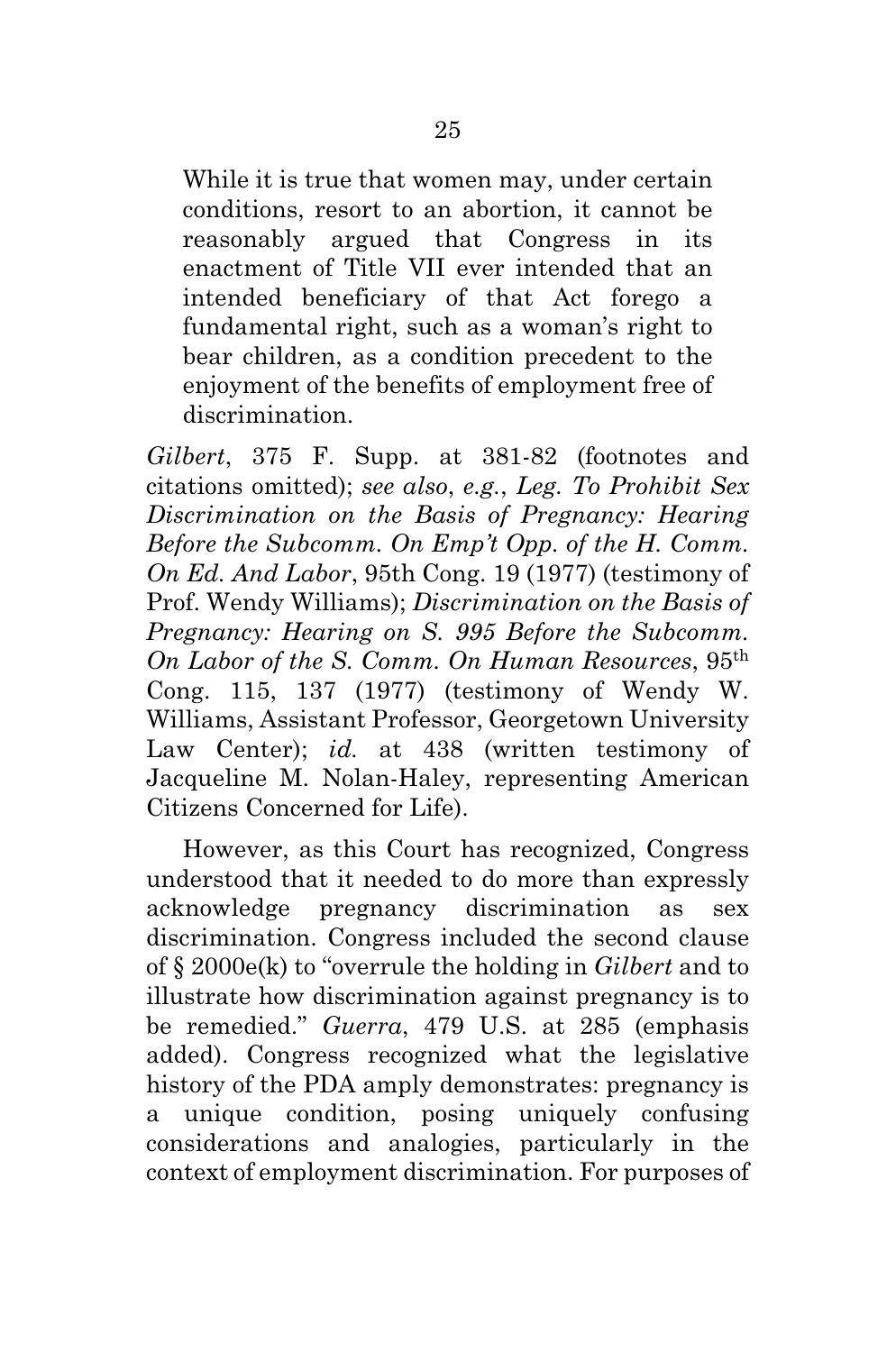the PDA, the relevant unique features are: (1) pregnancy only affects women; (2) pregnancy has historically posed significant barriers to equal treatment of women in the workforce; (3) these barriers implicate the fundamental right of a woman to bear a child. These three features justify the PDA's recognition that discrimination because of pregnancy is discrimination on the basis of sex entitled to the protections of Title VII.

Other unique features of pregnancy, however, can make the practical implementation of these protections confusing. The complicated analysis of pregnancy's status as a disability under the ADA, or a normal aspect of the human condition that sometimes presents temporarily disabling complications, is one example. *See* Joan C. Williams, *et al.*, *A Sip of Cool Water: Pregnancy Accommodation after the ADA Amendments Act*, 32 Yale L. & Pol'y Rev. 97 (2013). Congress included the second clause of  $\S$  2000e(k) in an attempt to clarify some of this confusion, by telling employers precisely what they should do to avoid discriminating against women on the basis of pregnancy. Employers should treat women affected by pregnancy "the same for all employment-related purposes . . . as other persons not so affected but similar in their ability or inability to work." 42 U.S.C. § 2000e(k). With this explanatory language, Congress explicitly acknowledged the discriminatory effect on women of not according pregnancy-related impairments of an employee's ability to work the same accommodations provided for other similar impairments.

The second clause of  $\{8, 2000e(k) \}$  illustrates precisely how an employer can ensure that its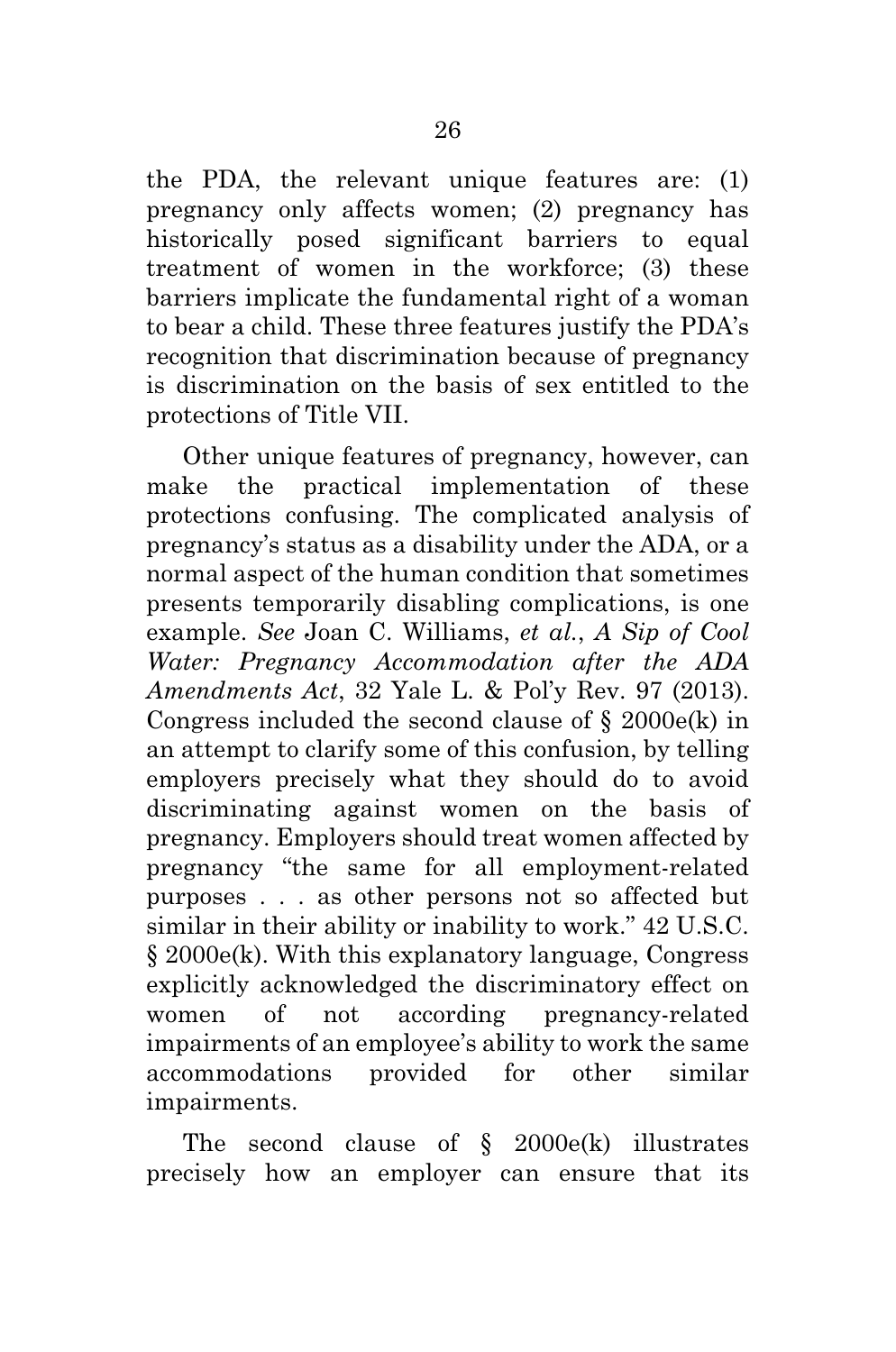workplace accommodations will not discriminate against women by disfavoring pregnancy with policies structured around a male-centered "ideal worker" paradigm. The PDA does not require an employer like UPS to provide accommodations based *solely* on pregnancy-related circumstances. However, if an employer offers accommodations to employees based on other circumstances, it must ensure that the other circumstances do not reflect assumptions about legitimate reasons for accommodations that accord pregnancy less legitimacy. The only relevant consideration permitted under the second clause of § 2000e(k) is whether the pregnant woman's ability to work is comparable to the ability to work of the other accommodated worker. This special treatment of pregnancy is mandated by the PDA because pregnancy has historically posed such significant barriers to the equal treatment of women in the workplace, and because these barriers implicate the fundamental right of a women to bear a child in a way that cannot ever affect a man.

> **Requiring accommodations for pregnant women whenever they are given for those with similar ability to work does not imply impermissible "preferential treatment" for pregnancy.**

The Court of Appeals was wrong to conclude that the plain meaning of the statute would create impermissible "preferential treatment" for pregnant workers claiming light-duty work or other accommodations. *See Young*, 707 F.3d at 448. Plainly, the PDA is violated only by *discrimination against*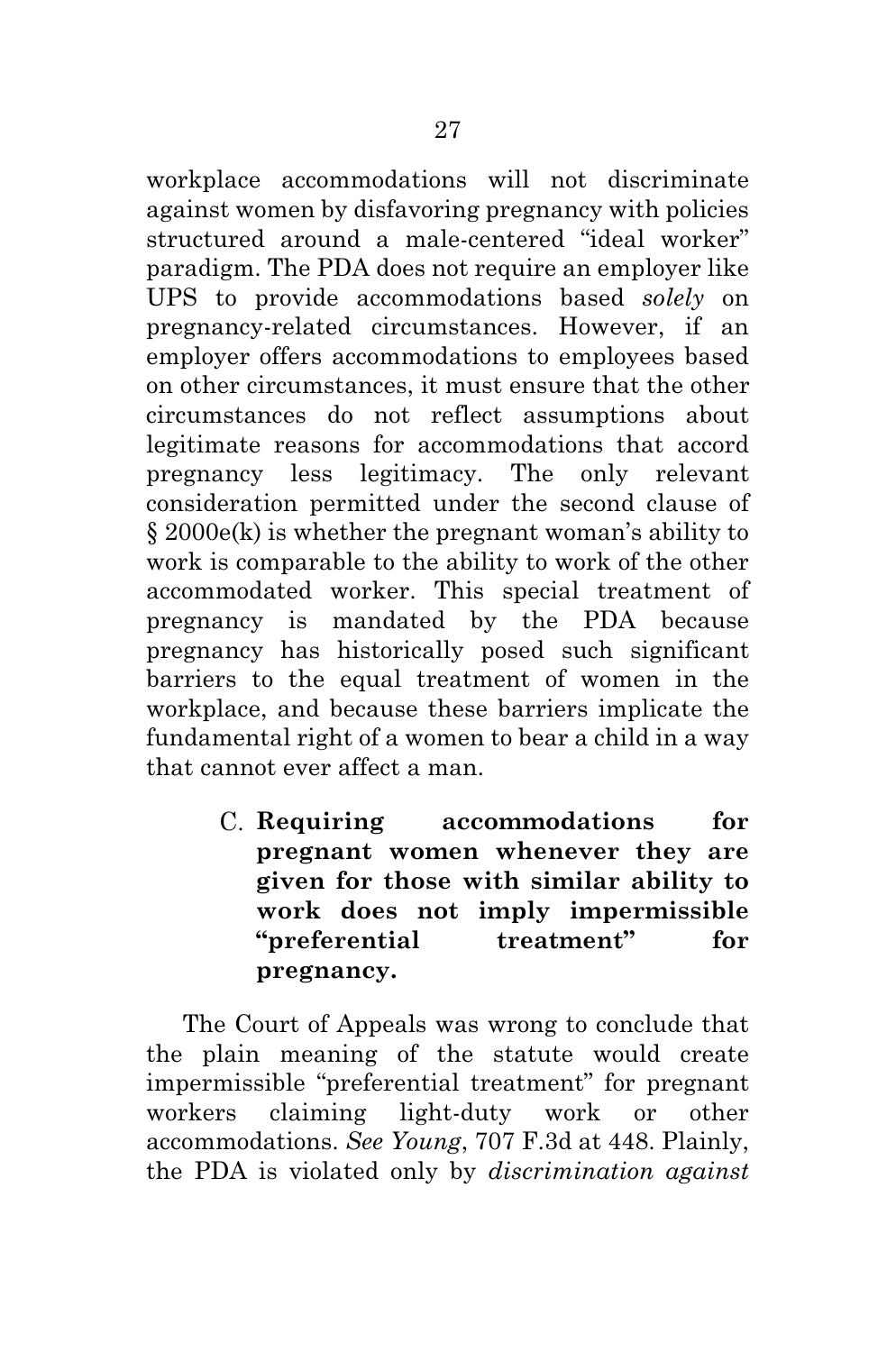pregnancy; if the employer makes no accommodations whatsoever for employees similar in their ability to work, the PDA is inapplicable. But as we have emphasized, this case requires a determination about the meaning of pregnancy discrimination itself: that is, whether employers must treat pregnant women as well as the employees who receive the greatest accommodations, or whether they may treat women as badly as non-pregnant employees who receive the fewest accommodations. The answer to that question is clear in light of Congress's recognition of the importance of the interest in being able to have children and also work: pregnancy should be treated the same as conditions that are important enough to accommodate.

Moreover, treating pregnancy the same as other accommodated conditions is necessary because—as the PDA recognizes—the distinctive features of pregnancy itself can lead to distinctive barriers to women's equal participation in the workplace. As the district court in *Gilbert* observed, "[P]arenthood is common to both sexes, yet under G.E.'s policy [denying benefits for pregnancy], it is only their female employees who must, if they wish to avoid a total loss of company induced income, forego the right and privilege of this natural state." *Gilbert*, 375 F. Supp. at 381. As discussed *supra* at 22-27, barriers caused by refusals to accommodate pregnancy implicate a women's fundamental right to bear a child in a way that cannot ever affect a man. *See Gilbert*, 375 F. Supp. at 381 (concluding that the effect on women "is undisputed and inextricably sex[-]linked"). Congress responded to this distinctive effect on women, not by ordering accommodation as an